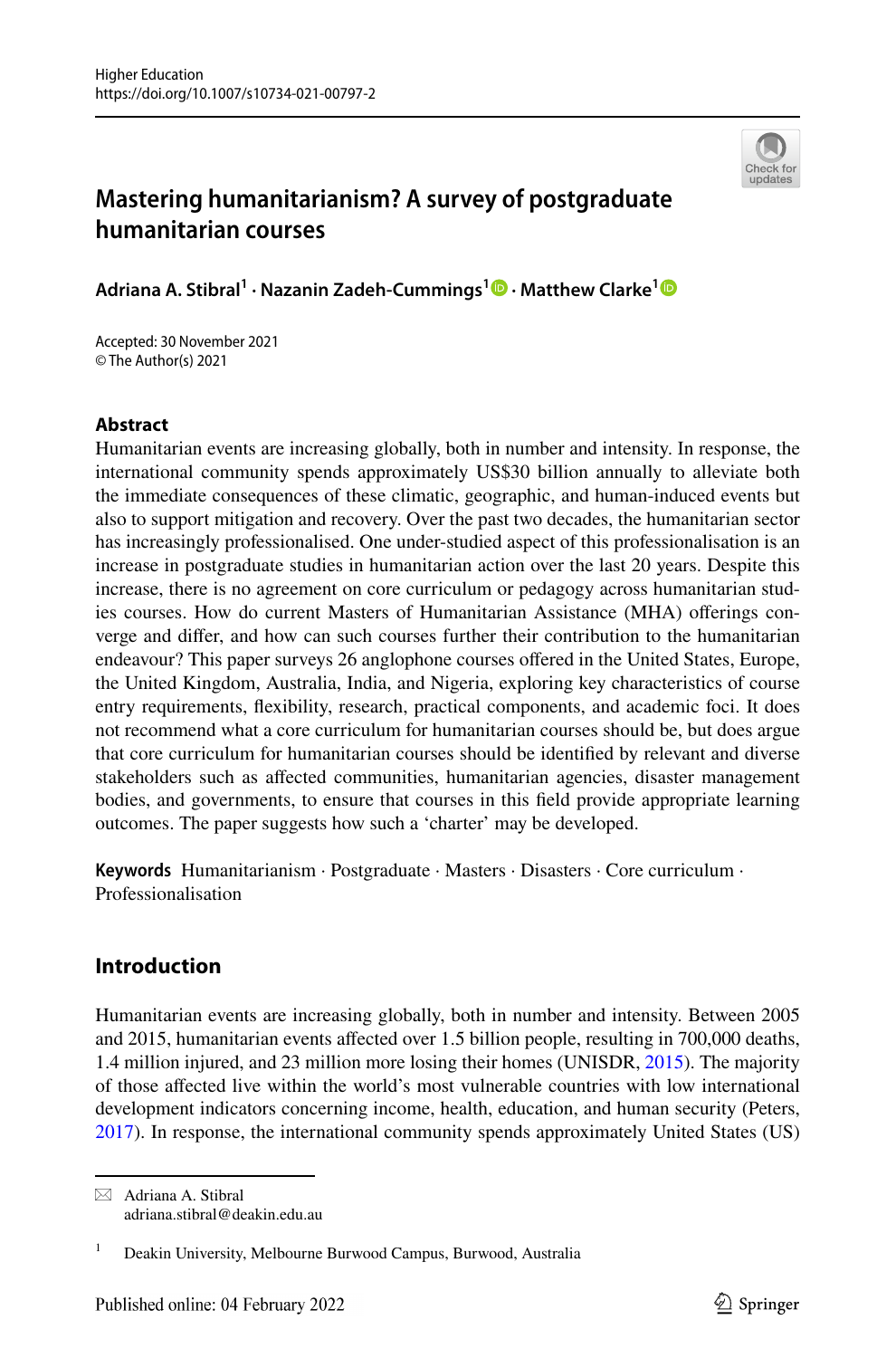\$30 billion annually to alleviate both the immediate consequences of these climatic, geographic, and human-induced events but also to support mitigation and recovery (Develop-ment Initiatives, [2020:](#page-17-0) 11). Over the past two decades, the humanitarian sector has increasingly professionalised. This has resulted in the sector, including humanitarian agencies and donors, adopting international standards and best practices. One under-studied aspect of this professionalisation has been an increase in postgraduate studies programs in humanitarian action over the last 20 years.

There are key debates around recognition of humanitarian qualifcations—through developing a humanitarian action qualifcation framework, the introduction of the Humanitarian Passport Project, and humanitarian certifcations (Aardema & Churruca Muguruza, [2014;](#page-17-1) Cranmer et al., [2014](#page-17-2)). In addition, scholars across various disciplines posit what training and education in humanitarian related felds could or should entail regarding standards, skills, and competencies. Such directions usually target technical areas or subspecialisations of humanitarian action within academia, such as disaster medicine and crisis or disaster management (Archer & Seynaeve, [2007;](#page-17-3) Evans et al., [2016;](#page-18-2) Gallardo et al., [2015;](#page-18-3) Ingrassia et al., [2014\)](#page-18-4). Despite established debates around the emergence of humanitarianism as a scholarly vocation and academia's contribution to the humanitarian community (Barnett & Weiss, [2008;](#page-17-4) Burkle et al., [2009;](#page-17-5) Burrell Storms et al., [2015](#page-17-6)), literature on postgraduate-level humanitarian studies or humanitarian action course curricula is limited. Despite the rapid increase of postgraduate humanitarian action programs, there is no agreement on core curriculum or pedagogy across these courses. In other words, there is little understanding or consensus of what it means to hold a Masters in Humanitarian Assistance (MHA). This paper specifcally asks how current MHA oferings converge and difer, and how these courses can further their contribution to the humanitarian endeavour.

This paper surveys 26 courses ofered in the US, Europe, the United Kingdom (UK), Australia, India, and Nigeria to identify the core components of MHAs to determine what these courses have in common and what makes them distinct. The aim is not to recommend what core curriculum for humanitarian courses should be, but this paper does argue that a core curriculum should be identifed by relevant and diverse stakeholders such as afected communities, humanitarian agencies, disaster management bodies, and governments, to ensure that courses in this feld provide appropriate learning outcomes. The paper suggests how a charter of core curriculum may be developed.

The following sections provide a background to the topic and describe the approach used to identify the data set of 26 postgraduate courses. Next, a fndings section examines commonalities across courses and unpacks how they difer. The discussion section considers the signifcance of the fndings. A penultimate section examines the issue of a core curriculum before the conclusion offers a summary and suggestions for next steps.

## **Reforms to humanitarian action and the emergence of humanitarian studies**

Humanitarian aid and the humanitarian sector have undergone large-scale changes over the past decades, particularly since the 1990s. Profound failures to deliver humanitarian assistance in a well-coordinated and efficient manner have led to significant reforms and paradigm shifts. New frameworks, standards, and principles have emerged. These include the publication of the frst edition of the Sphere Project's *Humanitarian Charter and Minimum Standards in Disaster Response* (also known as the Sphere Handbook) in 1998, the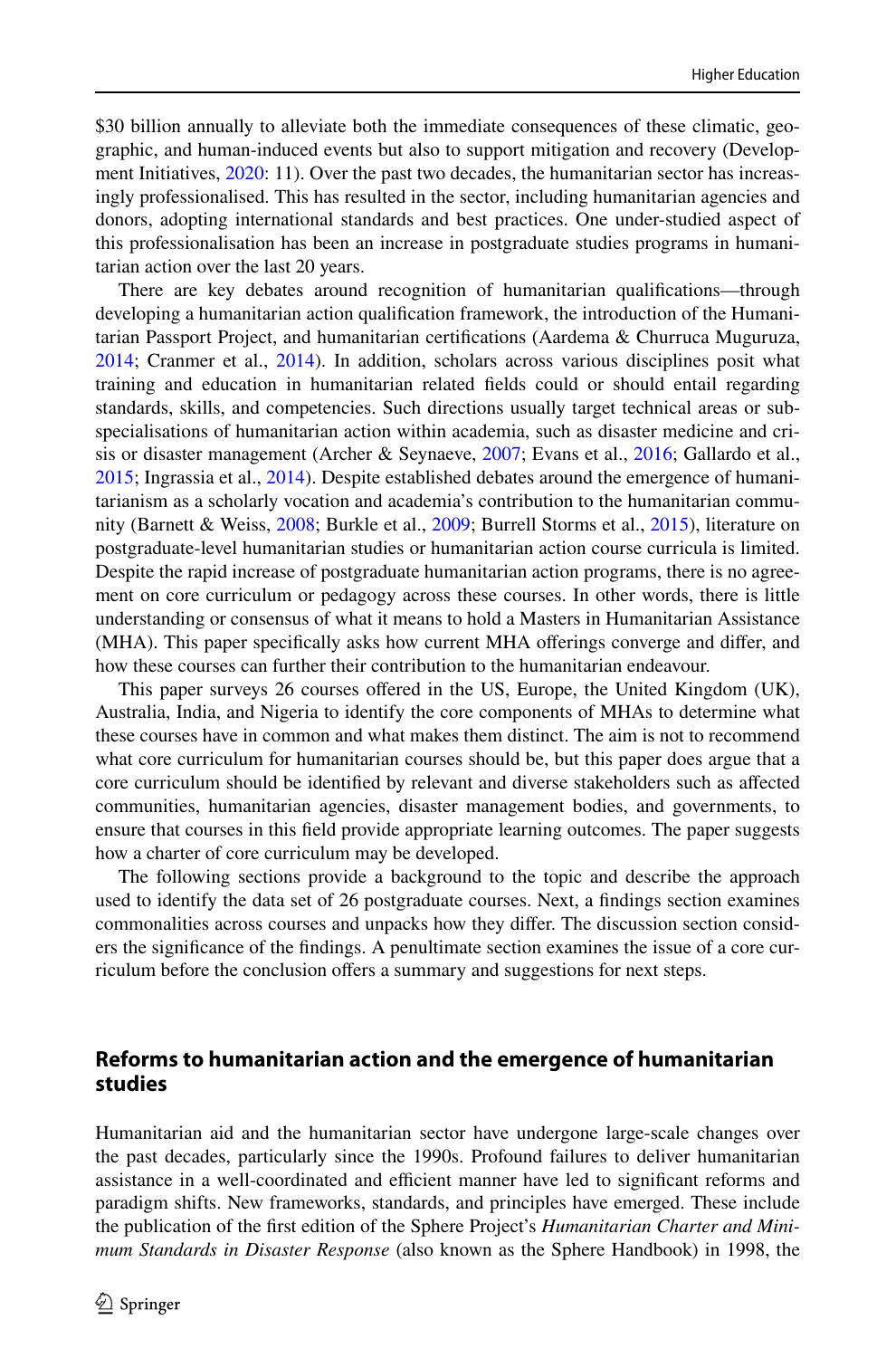Core Humanitarian Competencies Framework developed in 2012, and the Core Humanitarian Standard on Quality and Accountability in 2014. Alongside these initiatives aimed at humanitarian practitioners and organisations, 17 donor governments adopted the Principles and Good Practice of Humanitarian Donorship 2003, and 42 donor governments most recently updated the principles to include cash-based programming in 2018. Furthermore, the 2015 Sendai Framework for Disaster Risk and Reduction shifted the focus from disaster response to mitigating risk in order to reducing impacts on communities. All of these initiatives encourage higher levels of technical capacity as requirements for a career in the humanitarian feld.

The humanitarian sector is growing fnancially, responding to protracted crises as well as emergencies, involves a great diversity of actors including those who do not follow mainstream Western approaches, and is becoming increasingly complex. The need for competent, trained humanitarian practitioners is greater than ever before. Sudden, slow-onset, and complex disasters require rapid and efficient responses, mobilising local, national, regional, and international resources and personnel (Edwards, [2009](#page-17-7); Sphere, [2020\)](#page-18-5). The number of humanitarian and development aid workers is increasing by approximately 6% annually (Active Learning Network for Accountability and Performance in Humanitarian Action (ALNAP), [2010](#page-17-8)). An estimated 570,000 feld personnel work in the humanitarian sector, with over 500,000 humanitarians being national staff (ALNAP,  $2018$ , 102). While there is an increase of national staff and static numbers or decreasing international staff responding to humanitarian events, expatriate staff remain a significant component of those in lead-ership roles within the head offices of international aid agencies (ALNAP, [2018](#page-17-9)) despite calls and commitments in the sector for 'localisation' or locally led aid. Employees in the humanitarian field have multiple tasks from raising funds, project design, staff management, and technical roles in health, water, food security, logistics, etc.

Histories of mainstream contemporary international humanitarian action often begin with Henri Dunant's shocked observations of the Battle of Solferino in 1859 which gave rise to the International Federation of the Red Cross/Crescent movement (Pictet, [1979\)](#page-18-6). However, 100 years earlier, the Great Lisbon Earthquake was just as pivotal in signalling that humanitarian events could be understood less as 'acts of god' and more as a consequence of community vulnerability to natural events (Dynes, [2000\)](#page-17-10). As such, not only was it appropriate to respond but it was also appropriate to mitigate such vulnerability and consider social and political actions as causes of vulnerabilities. This recognition is mirrored in contemporary debate around the term 'natural disasters'—a moniker which obscures human decision-making and its role in disaster impact yet is still prevalent in academic discourse (Chmutina & von Meding, [2019\)](#page-17-11). Furthermore, expressions of humanitarianism and related concepts span both the globe and diverse cultural and religious traditions. The international humanitarian sector, while slowly recognising other concepts and expressions of humanitarianism, is largely rooted in Western concepts and history, as demonstrated by the proclivity to use Dunant and the Battle of Solferino as international humanitarian aid's origin story.

In the late nineteenth and early twentieth century, cross-border humanitarian responses involved charities established specifcally for humanitarian response—primarily related to civilians impacted by war during this time. Across the course of the twentieth century and accelerating following World War II, a transnational humanitarian architecture took shape. At its foundation were four principles derived from the Red Cross's core principles, dubbed the 'humanitarian principles'—humanity, independence, impartiality, and neutrality.<sup>1</sup>

<span id="page-2-0"></span> $1$  Three additional principles are included in the Red Cross's fundamental principles: universality, unity, and voluntary service.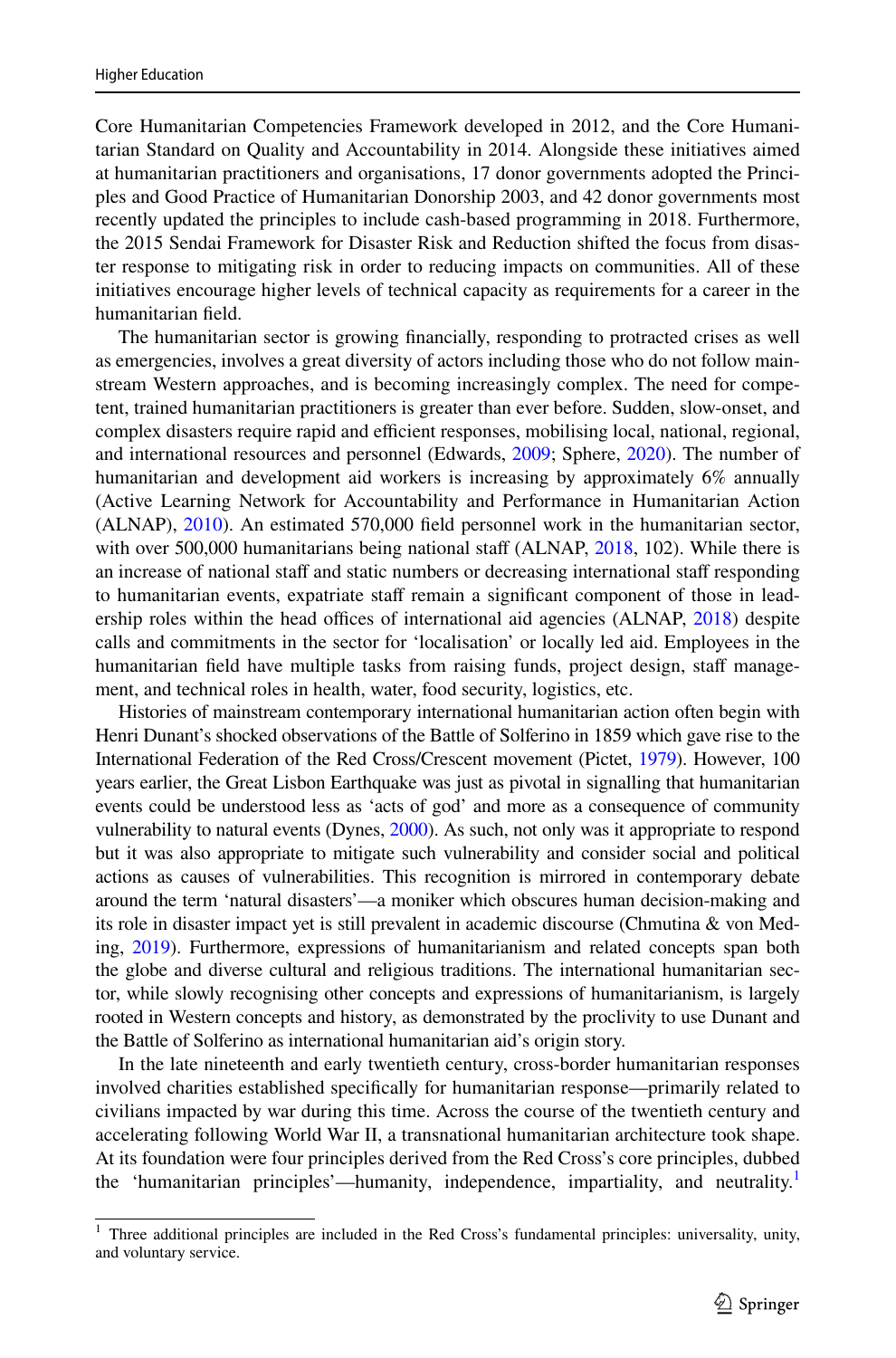Driven by these principles, international humanitarian responses were often amateur in the truest sense of the word—undertaken, led, and funded on an ad hoc basis by those from the Global North with other professional qualifcations and primary occupations. In the last three decades of the twentieth century, large-scale humanitarian events captured the attention of the (Northern) public. Media widely reported on human sufering in Biafra (1970s), Ethiopia (1980s), Rwanda (1990s), and Bosnia (1990s). International humanitarian response was also the subject of reporting and attention. This highlighted both the endeavour to address sufering but also the lack of standards, leading the humanitarian sector to pursue greater professionalisation through accreditation, standards, and monitoring and evaluation (Clarke et al., [2019](#page-17-12): 2-3). The Sphere Handbook was frst published in 1998 to describe the standards required for future humanitarian responses and set out the need for a more professionalised and trained humanitarian workforce. These standards are regularly revised and updated, and in 2019, there were 47,000 downloads of the handbook and over 6,000 people enrolled in Sphere e-learning courses (Sphere, [2020](#page-18-5)).

Professionalisation of the sector recognises the growing complexity of required responses but also of the wide range of professional roles required within these responses. A recent survey of the sector has identifed over 20 discrete professional roles (Bioforce, [2020\)](#page-17-13). Calls for increasing professionalisation have occurred over the last decade (Shanks, [2014;](#page-18-7) Walker et al., [2010;](#page-19-0) Walker & Russ, [2011\)](#page-18-8). These calls are indicative of both a refection of historical failings of the humanitarian sector, but also the evolution of threats to human wellbeing (Kene et al., [2009:](#page-18-9) 7).

The growing professionalisation of humanitarian aid and the sector is refected in the rapid expansion of educational initiatives around the world—including training, short courses, and higher education programs such as Masters courses. Across many other felds and disciplines, obtaining a Masters level degree is seen as a requirement for continuing formal education by professional associations, employers, and governments (Drennan & Clarke, [2009](#page-17-14)). Postgraduate courses require specifc curricula and share the commonality of aiming at developing professional practice of students (Armsby et al., [2018\)](#page-17-15). There remain questions as to how humanitarian-specifc Masters contribute to professional practice. One study of humanitarian professionals focused on the tension between experience and qualifcation, fnding both a belief that education and professional training is necessary and that qualifcation infation is occurring (Clarke et al., [2019](#page-17-12)). It is the role of formal higher education that this paper is specifcally interested in as one aspect of the professionalisation discussion.

There are well-established key debates within the humanitarian sector and academia around the need for a recognition of humanitarian aid-related qualifcations, including the introduction of the Humanitarian Passport Project and humanitarian certifcations (Aardema & Churruca Muguruza, [2014;](#page-17-1) Cranmer et al., [2014;](#page-17-2) Walker et al., [2010\)](#page-19-0). Furthermore, there are a number of solid suggestions and recommendations for the content and design of humanitarian training and higher education related curricula (Aardema & Churruca Muguruza, [2014](#page-17-1)). However, suggested learning objectives or outcomes are often discipline-specifc or technical in their nature. For instance, proposed standards and suggested core knowledge that curricula ought to transmit relate to education in disaster management or disaster medicine, but not specifcally to humanitarian studies (Archer & Seynaeve, [2007;](#page-17-3) Evans et al., [2016](#page-18-2); Gallardo et al., [2015](#page-18-3); Ingrassia et al., [2014\)](#page-18-4).

Burrell Storms et al. ([2015\)](#page-17-6), Burkle et al. [\(2009](#page-17-5)), and Barnett and Weiss ([2008\)](#page-17-4) discuss and question the role and contribution of humanitarian studies as an academic feld to humanitarian work. Walker [\(2004](#page-19-1): 27) examines whether humanitarianism—if deemed being a profession—requires humanitarian academia, meaning the emergence of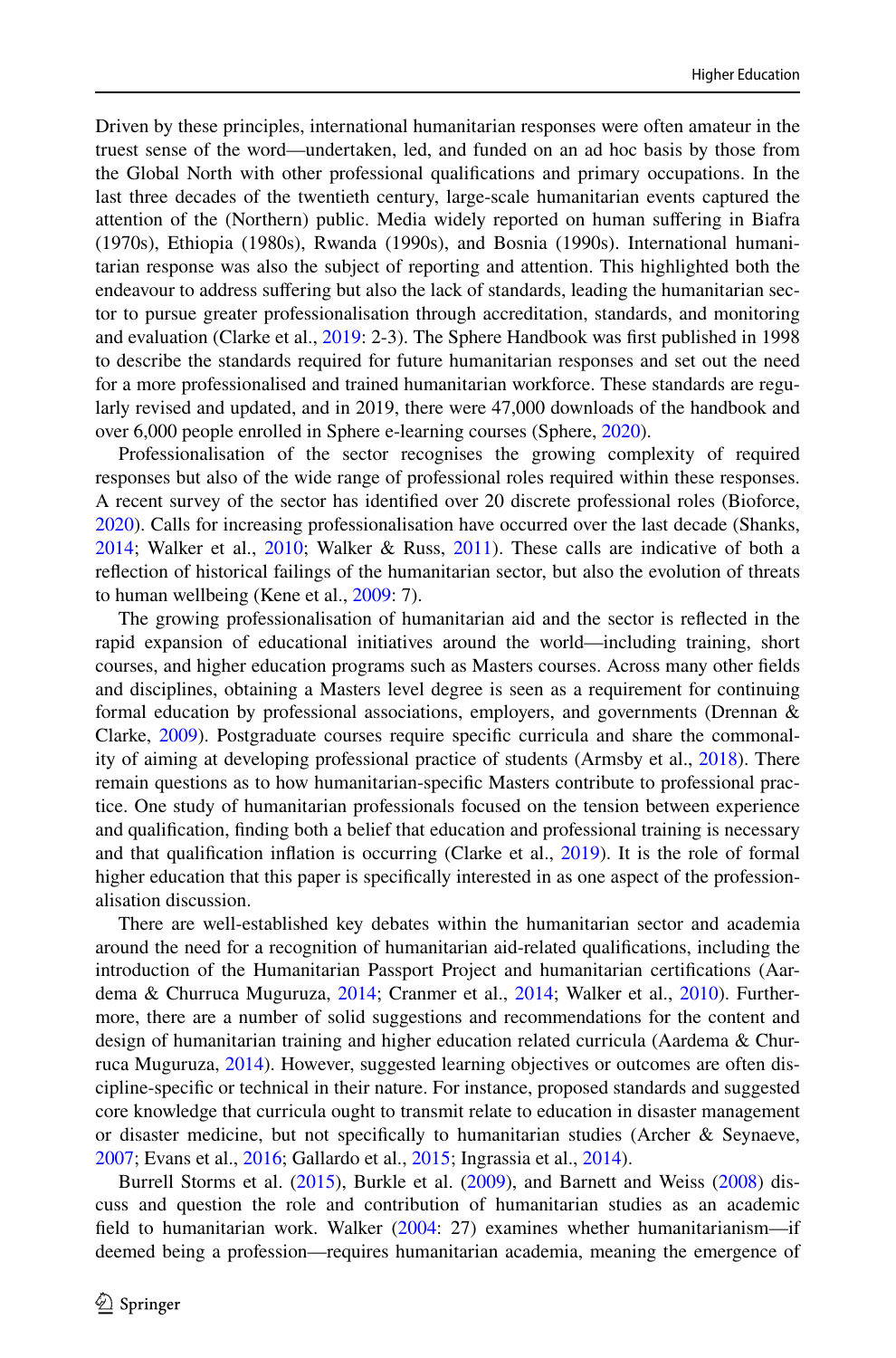humanitarianism or humanitarian studies as an academic feld of scholarship or discipline in its own right. He argues that academia should bring four key things to humanitarianism: a body of knowledge and research to understand the humanitarian domain, a repository of knowledge, the ability to provide critical and objective advice and fnally, and a commonly accepted teaching curriculum that allows for graduating with a recognised formal qualifcation. Rainhorn et al. [\(2010](#page-18-10)) specifcally look at higher education initiatives in humanitarian action and provide important fgures on humanitarian and related postgraduate courses. Their work dates back 10 years, and course oferings and designs have evolved since as explored in the discussion section. This paper focuses specifcally on generalist humanitarian studies Masters, rather than including related courses such as development studies, human rights, and confict studies. Discipline-specifc courses carry the implication of gaining particular knowledge and skills from a known and well-established discipline. This approach differs to that Rainhorn et al.  $(2010)$  $(2010)$ , as well as to that of the International Humanitarian Studies Association on their website directory of postgraduate courses, which both employ a broader lens.

Despite the ongoing professionalisation debate, a gap exists concerning more recent, scholarly literature on the emergence of humanitarian studies as a nascent feld of academic scholarship. In this context, scholarly research on the mushrooming of humanitarian action postgraduate university courses is limited. There is no agreement on core curriculum or pedagogy across humanitarian studies courses or consensus of what it means to hold a Masters in this feld.

## **Approach**

The aim of the data collection was to (a) establish the number and location of generalist MHA courses around the world and (b) collate publicly available information on course content and structure for comparison and analysis. The study modifed Arksey and O'Malley's ([2005\)](#page-17-16) fve-part scoping study framework to arrive at the following approach: (1) defning the research question, (2) identifying relevant programs through database searches, (3) defning and applying the inclusion and exclusion criteria, (4) linked snowballing of included courses for other courses within inclusion criteria, (5) 'charting' the data, and (6) reporting the key contrasts and similarities emerging from the charted data.

While Arksey and O'Malley's [\(2005](#page-17-16)) framework was written for literature reviews, this study had similarities with scoping literature reviews—including comprehensive identifcation of relevant sources (in this case not published studies but Masters program websites) and collation and synthesis of data extracted from relevant sources. Database search (step 2) involved websites that collate Masters programs for prospective students: 'Find a University Ltd,' 'Graduate Prospects Ltd,' and 'Studyportal Masters'. Inclusion and exclusion criteria defnition (step 3) was an iterative process honed during the database search for relevant programs, rather than fxed before, as it was during the search that the researchers became more familiar with the breadth and depth of the pool of potentially relevant courses. The inclusion criteria were then applied through linked snowballing (step 4), creating a two-step process of data collection consisting of a broader step (database search) and a more targeted step (linked snowballing) designed to identify programs not included in broader step. Charting (step 5), 'a technique for synthesizing and interpreting qualitative data by sifting, charting, and sorting material according to key issues and themes' (Arksey & O'Malley, [2005:](#page-17-16) 26), included collating information on each program's university,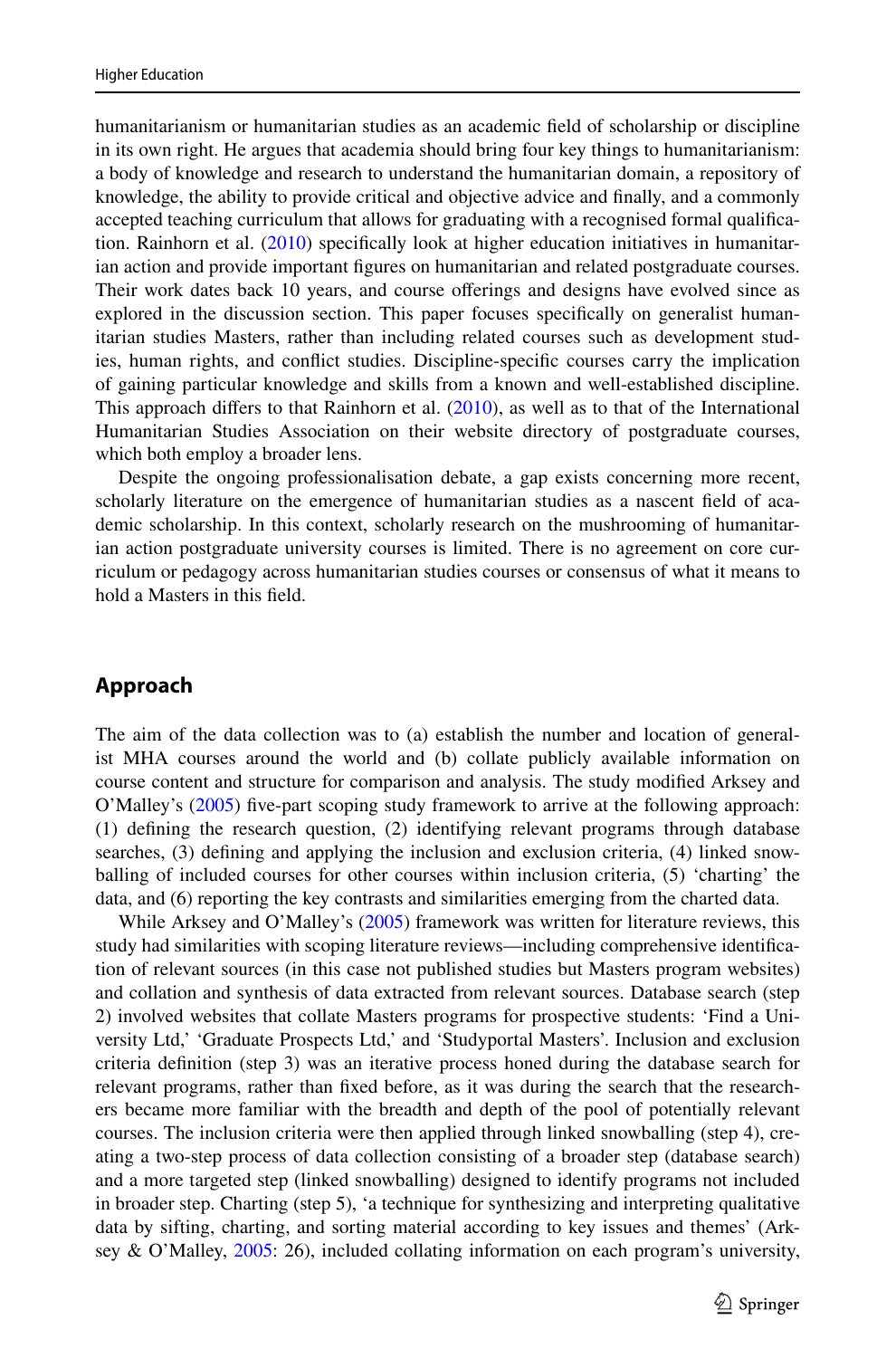department/faculty/school, country, length, credit units, compulsory and elective subjects, cost, delivery mode, internship options, entry requirements, scholarships, and notable characteristics. Reporting of key similarities and contrasts from the charted data (step 6) has, like Arksey and O'Malley's ([2005\)](#page-17-16) study, an elemental numerical dimension and a categorical organisation. The former refers to the basic information on course numbers and which courses take particular approaches or include particular activities. The latter refers to characteristics of courses—namely course entry requirements, fexibility, research, practical components, and academic foci. These characteristics were developed from reading and charting the data, representing as they do notable points of a program's identity, as well as areas for convergence and similarity amongst programs.

Inclusion criteria consisted of the following attributes:

- Masters courses (including Master of Arts and Master of Science)
- 'Humanitarianism' or 'Humanitarian Assistance/Aid/Action/Studies/Afairs/Practice' included in the course title
- Curriculum focus on humanitarian assistance/humanitarian action
- Anglophone courses (coursework, both spoken and written, is predominantly English)
- Courses offered in 2020

These criteria were designed to identify generalist courses, while also recognising the lack of uniform approach to naming such generalist courses. Exclusion criteria included:

- Programs covering some humanitarian aid-related aspects but with different core thematic foci (e.g. Sustainable Development, Peace and Confict Studies, Emergency Management)
- Short courses, professional certifcations, formal training, undergraduate programs, Bachelor's specialisations, and other postgraduate programs
- Courses whose title includes the term 'Humanitarian' followed by a specifc feld or discipline, such as Management, Logistics, Nursing, Engineering

Programs that included both 'Humanitarianism' or 'Humanitarian Aid/Studies' or similar and another feld in the course title are included. For example, the Masters of Humanitarian and Refugee Studies at University of Maiduguri is included as it includes Humanitarian Studies in the course title, but courses titled Masters of Refugee Studies are excluded. We use the acronym MHA to broadly refer to all programs falling within our inclusion criteria.

The initial database search resulted in a listing of 387 programs ofered around the world. Broken down by continent, 276 programs appeared for Europe, 67 for North America, 33 for Oceania, 12 for Asia, 5 for Africa, and one for South America. Further examination of those 387 programs showed that a large number of programs are not specifcally humanitarian aid focused and/or titled but include Master courses termed as Humanitarian Engineering, Development Studies, Humanitarian Health Management, International Humanitarian Law and Human Rights, Humanitarian Logistics, Risk and Disaster Science, Disaster Management, and Peacebuilding and Law, amongst others. A total of 26 courses emerged as satisfying the inclusion criteria (see Table [1](#page-6-0)). All courses except three (Masters of Humanitarian and Refugee Studies, University of Maiduguri, Nigeria; Professional Master of Humanitarian and Refugee Studies, University of Ibadan, Nigeria; and Master of Science in Compassion, Peace, Humanitarian Action, and Disaster Risk Management, MIT World Peace University, India) are ofered by institutions located in the Global North.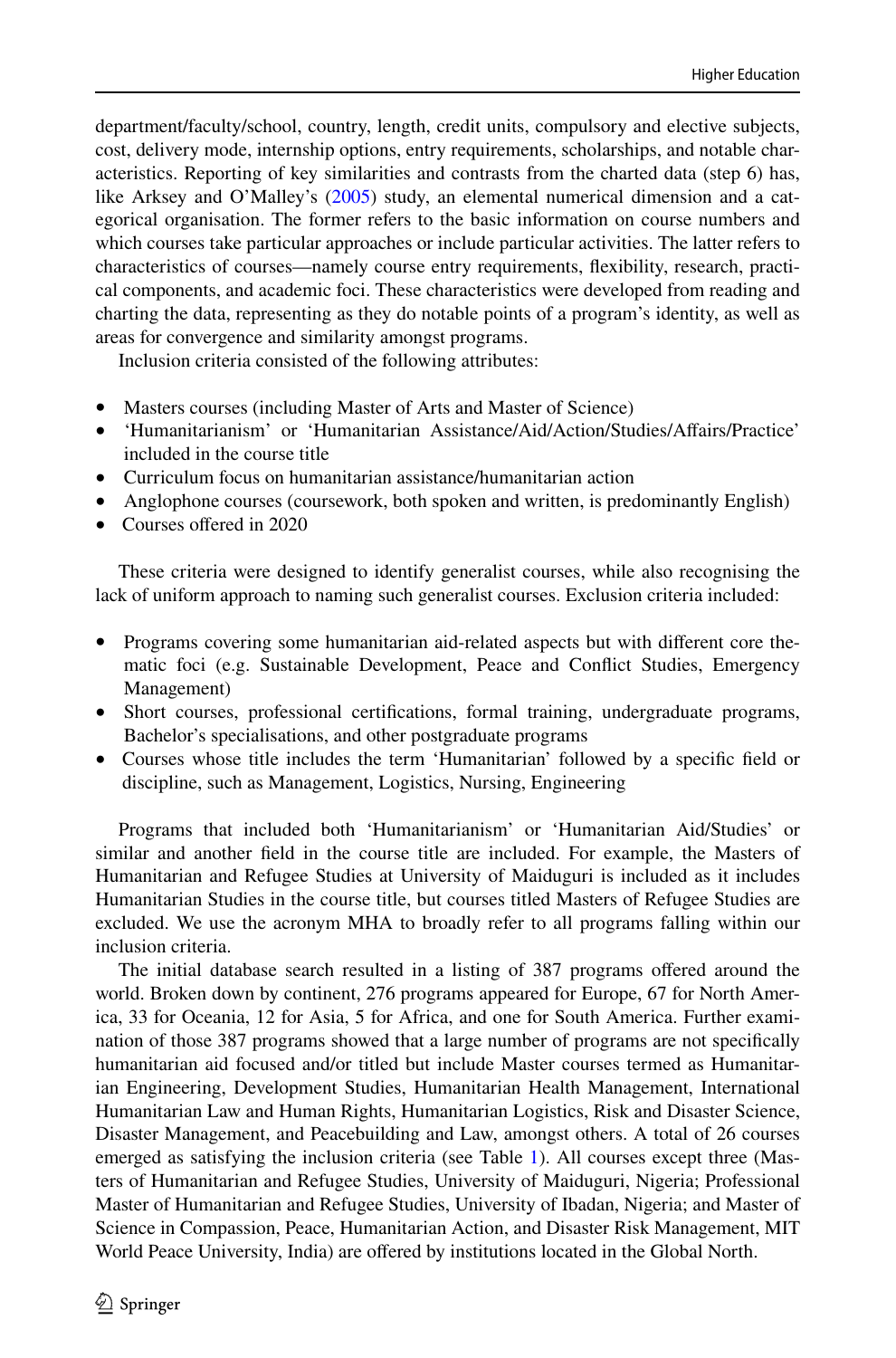<span id="page-6-0"></span>

| Table 1 Courses reviewed                                                         |                                                                                              |                                |
|----------------------------------------------------------------------------------|----------------------------------------------------------------------------------------------|--------------------------------|
| Title                                                                            | University                                                                                   | Country or region              |
| MSc Humanitarian Action                                                          | University of London                                                                         | United Kingdom                 |
| MA in Humanitarian Action and Peacebuilding                                      | United Nations Institute for Training and Research (UNITAR)<br>and Oxford Brookes University | Switzerland and United Kingdom |
| Development<br>MSc Humanitarianism, Conflict and                                 | University of Bath                                                                           | United Kingdom                 |
| Humanitarian Emergencies<br>MSc International Development and                    | London School of Economics                                                                   | United Kingdom                 |
| MSc Humanitarian Practice                                                        | University of Manchester                                                                     | United Kingdom                 |
| MA Humanitarianism and Conflict Response                                         | University of Manchester                                                                     | United Kingdom                 |
| MSc International Disaster Management and Humanitarian Response                  | University of Manchester                                                                     | United Kingdom                 |
| MSc International Humanitarian Affairs                                           | University of York                                                                           | United Kingdom                 |
| MSc Humanitarian Studies                                                         | Liverpool School of Tropical Medicine                                                        | United Kingdom                 |
| Erasmus Mundus Joint Masters Programme in International Humanitar-<br>ian Action | Network on Humanitarian Action (NOHA) member universities <sup>a</sup>                       | Europe                         |
| Master of Arts in Humanitarian Action                                            | University of Malta                                                                          | Malta                          |
| MSc Humanitarian Action                                                          | University College Dublin                                                                    | Ireland                        |
| Masters in Humanitarian Action and Conflict                                      | Uppsala Universitet                                                                          | Sweden                         |
| Master in Humanitarian Action, Cooperation and Development                       | Universidade Fernando Pessoa                                                                 | Portugal                       |
| MA in Human Rights and Humanitarian Action                                       | Sciences Po                                                                                  | France                         |
| Master of Advanced Studies in Humanitarian Action                                | Geneva Centre of Humanitarian Studies                                                        | Switzerland                    |
| MA Humanitarian Assistance and Crisis Management                                 | School of International Training                                                             | United States of America       |
| MSc Humanitarian Studies                                                         | Fordham University                                                                           | United States of America       |
| MA in International Humanitarian Action                                          | Fordham University                                                                           | United States of America       |
| MA in Humanitarian Assistance                                                    | Tufts University                                                                             | United Sates of America        |
| Master of Humanitarian Assistance                                                | Deakin University                                                                            | Australia                      |
| Master of Sustainable Development and Humanitarian Action                        | Deakin University                                                                            | Australia                      |
| Master of Humanitarian and Development Studies                                   | Western Sydney University                                                                    | Australia                      |
| Masters of Humanitarian and Refugee Studies                                      | University of Maiduguri                                                                      | Nigeria                        |
| and Refugee Studies<br>Professional Master of Humanitarian                       | University of Ibadan                                                                         | Nigeria                        |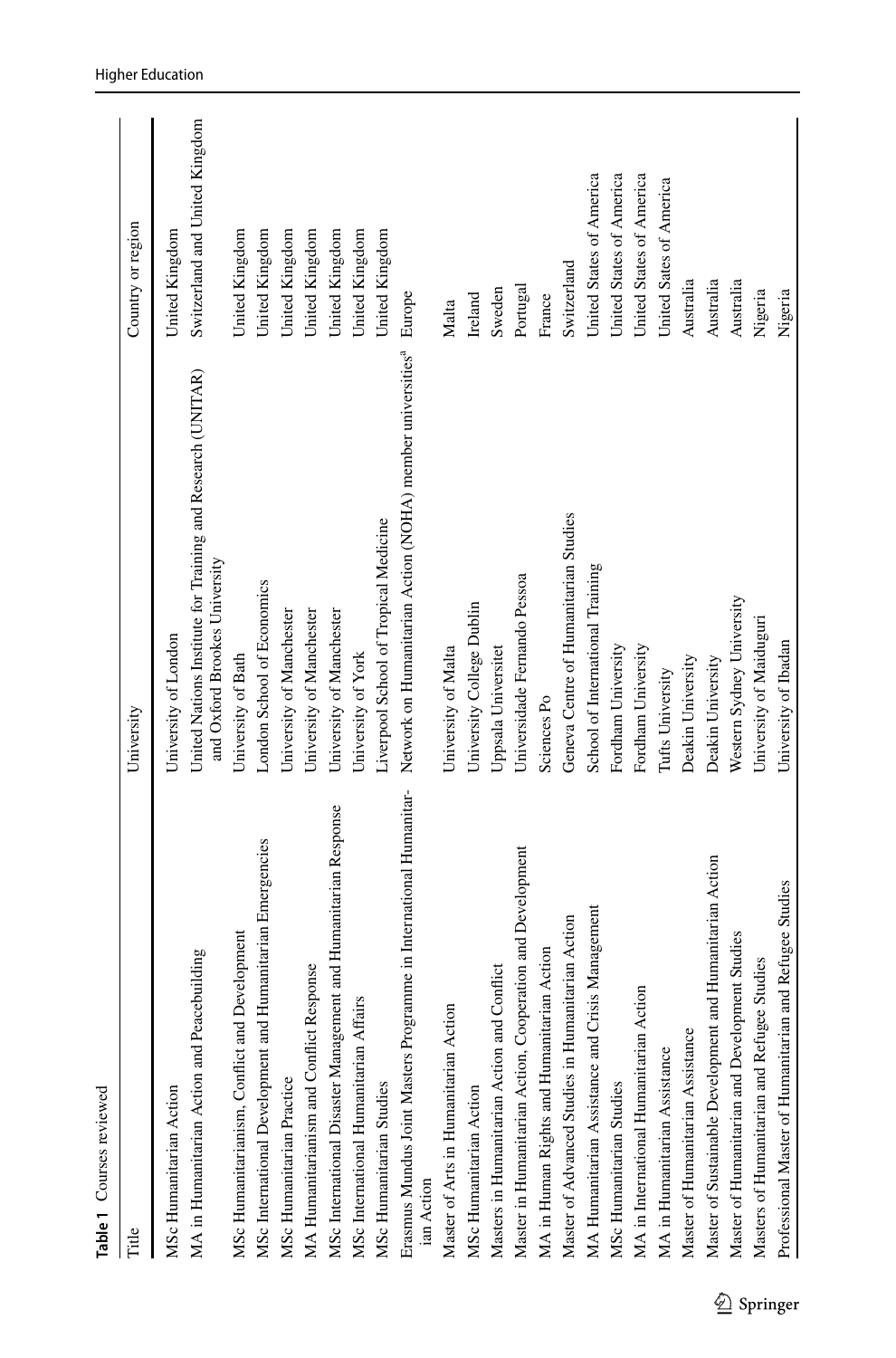| continued |
|-----------|
|           |
|           |
|           |
|           |
| lable     |

|    | Country or region | ndia                                                             |
|----|-------------------|------------------------------------------------------------------|
|    |                   |                                                                  |
|    | University        |                                                                  |
|    |                   | Peace, Humanitarian Action & Disaster MIT World Peace University |
|    |                   |                                                                  |
| 7) |                   | Springer                                                         |

 $\overline{1}$ 

de Deusto (Spain), University College Dublin (Ireland), Uniwersytet Warszawski (Poland), Uppsala Universitet (Sweden), and Vilniaus Universitetas (Lithuania). Three of<br>these universities (Malta, Dublin, and Uppsala) offer <sup>1</sup>These include Aix-Marseille Université (France), University of Malta (Malta), Rijksuniversiteit Groningen (Netherlands), Ruhr-Universität Bochum (Germany), Universidad aThese include Aix-Marseille Université (France), University of Malta (Malta), Rijksuniversiteit Groningen (Netherlands), Ruhr-Universität Bochum (Germany), Universidad de Deusto (Spain), University College Dublin (Ireland), Uniwersytet Warszawski (Poland), Uppsala Universitet (Sweden), and Vilniaus Universitetas (Lithuania). Three of these universities (Malta, Dublin, and Uppsala) ofer an additional Master's program relevant to this study, which are included separate to the NOHA program.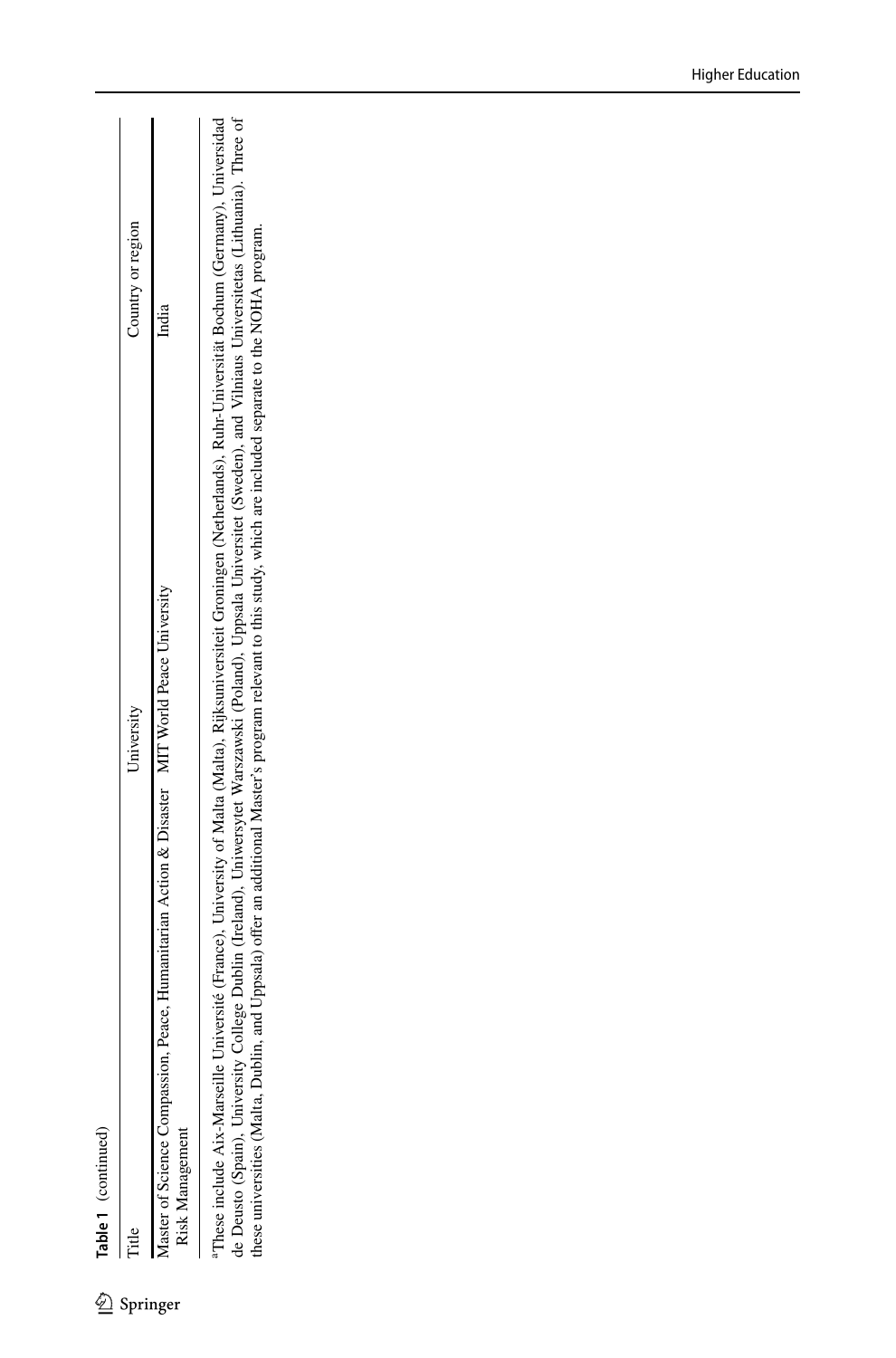This study's data set is built on publicly available sources. The limitations of this approach include a lack of qualitative data from methods such as surveys, no access to student feedback on courses or their employment outcomes following graduation, and a lack of data on staff approaches to pedagogy. These data sources could form the basis for future, complementary studies. The focus of this paper is on the course structure and central course components, including key subjects and activities that form part of the curriculum, making the available data sufficient for the inquiry.

### **Findings**

The fndings are grouped into fve course characteristics: course entry requirements, fexibility, research, practical components, and academic foci (e.g. core themes in the curriculum and subjects taught). This section frst looks at the commonalities in these categories and then at the convergences.

#### **Key commonalities and similarities**

It was possible to identify aspects that were common across the 26 postgraduate courses surveyed as part of this review. These similarities indicate there may be sufficient common practice to identify a tentative core approach and curriculum. However, the skewing of the courses to universities in the Global North brings a hazard that a common curriculum determined solely by the universities ofering courses would neglect perspectives from the Global South. These commonalities serve as a basis for understanding the current state and the potential of a common curriculum, but do not in and of themselves constitute a proposed common curriculum.

Course entry requirements are similar across all MHA courses: the successful completion of an undergraduate in the same or similar feld; some programs required applicants to submit a formal application that includes a curriculum vitae, a letter of motivation, and/or letters of references; and where English is not the applicant's native language, an International English Language Testing System (IELTS) test score of 6.5 or 7.0 is required. Out of 26 programs, ten either mentioned that professional experience is preferable and/or permit applicants without a Bachelor's degree if they hold 2 to 5 years relevant professional experience. Fourteen out of 26 programs did not mention the relevance or need for previous practical experience. A strict requirement of having 2 to 5 years of professional experience in the humanitarian sector in order to successfully apply for course entry was the case for the remaining four out of the analysed 26 programs.

Flexibility is a major aspect of all 26 MHA courses. Categories of fexibility include the length of the program, delivery mode, and location. The majority of courses are either one or 2 years full-time. Nearly all programs ofer fexibility in studying part-time, fulltime, or a combination of both. This, in turn, impacts the length of the program, depending on the modality of study a student chooses. Various programs also included options to complete intensives and on-campus blocks, including overseas. Sixteen out of 26 programs ofer most or all components of their curricula online, while fve MHA degree programs are delivered exclusively online. Ten programs are seemingly ofered only on-campus. Eleven programs are delivered in a blended format (online and on-campus)—many of which include a residential or overseas intensive component. The modality of studying is connected to location fexibility. Multiple programs show fexibility in locations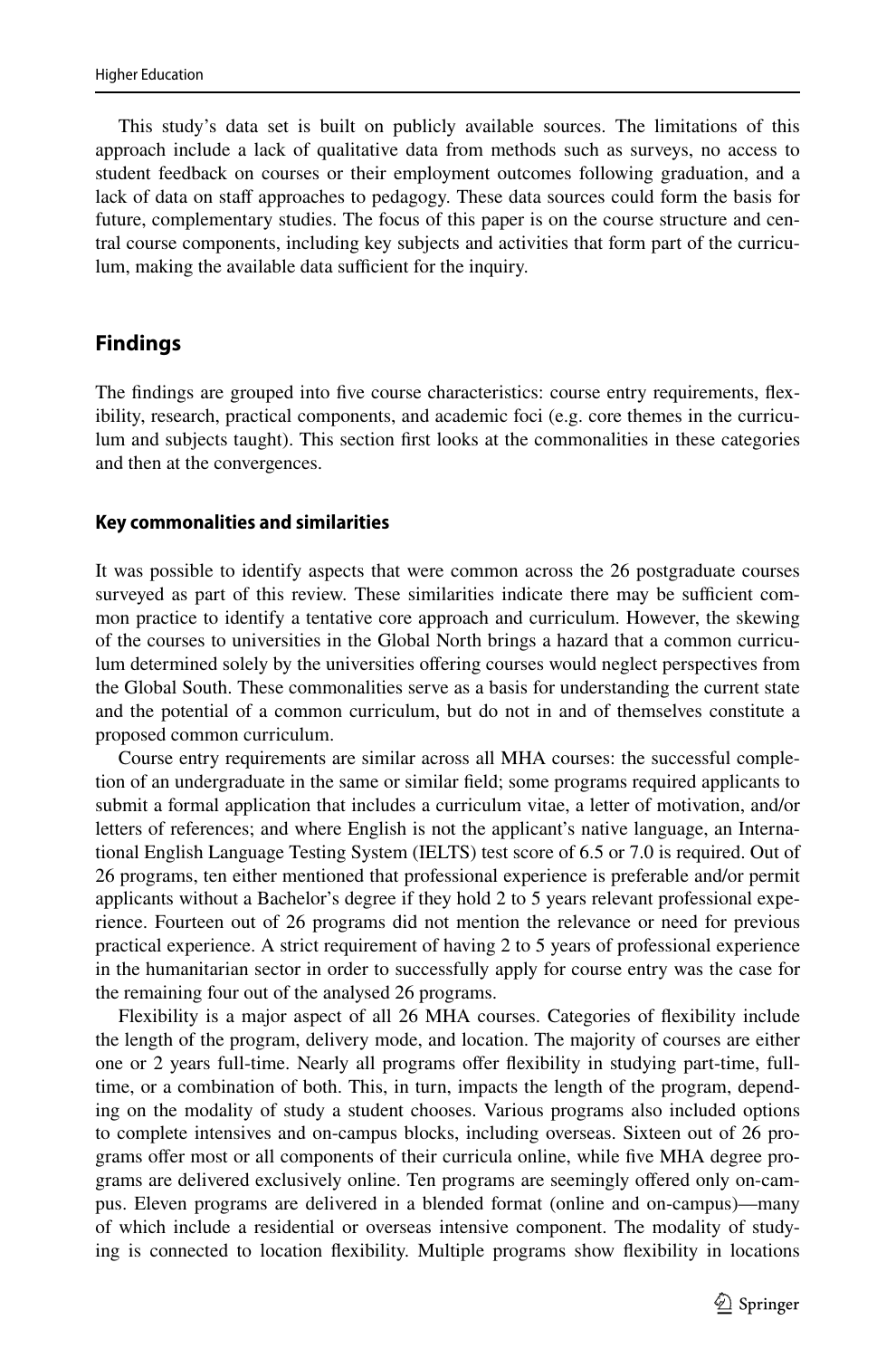where students attend classes and complete other course requirements such as research, feldwork, placements, and internships. For example, the Network on Humanitarian Assistance (NOHA) program is ofered by eight European universities and allows students to choose the desired location for their compulsory semester abroad at one of NOHA's partner universities.

Research is a core requirement for all Master of Humanitarian Action programs. The majority of programs (19) require students to complete a Masters dissertation/thesis. In the seven programs where a dissertation is not required, students must complete a researchrelated capstone, undertake a research project, and/or submit a research paper. The majority of programs also embed compulsory research-related seminars, capstone units, workshops, or subjects (e.g. Research Methods, Research and Ethics, Research Project).

Practical components are optional or compulsory in approximately half of the 26 MHA programs. Fourteen programs include a mandatory practical component in form of a placement, practicum, feldwork, simulation-based unit, training, or an internship. One program ofers practical components as an elective. Eleven out of 26 MHA programs have no practical component in form of a placement, internship, training, simulation-based learning, or feldwork as a requirement for course completion. Practical components vary across universities with regard to the type of practice-based learning. For example, the NOHA program requires students to undertake 'regional training' at a partner university and the completion of an internship placement. Western Sydney University and Sciences Po require students to complete either an internship or an overseas study exchange. The School of International Training embeds a mandatory feld practicum in Jordan, Switzerland, or Uganda. The University of Maiduguri and the University of Ibadan encourage students to complete their compulsory internship in a refugee or internally displaced people (IDP) camp in Africa. Where a professional practice component is not a mandatory requirement, students usually are provided with the opportunity to complete feldwork or a placement as an elective subject/unit.

Academic foci, themes, and subject areas that MHA programs cover in their curricula (to a varying extent) include history of humanitarianism, humanitarian principles and frameworks, aid in theory and practice, key issues in humanitarian (and development) practice, critique of humanitarian aid practice, confict and security, peacebuilding, (international) development (aid), sustainable development, politics/global governance, global/ public health, human rights, forced migration, refugees, displacement, politics and globalisation, reconstruction and re-building, technical sectors in humanitarian aid response, media, advocacy and communication, geographic foci (e.g. Asia, Middle East, Africa), leadership, teamwork, self-management, fundamentals of research, research dissertation, placement/practicum, training, and feldwork. This is a broad church and demonstrates the lack of consensus around what knowledge an MHA should signify. It also shows the vastness of felds connected to the humanitarian realm.

Common themes, subject areas, research, and practical components that are comprehensively integrated by the majority of all 26 analysed MHA programs in their curricula and thus could qualify as common principal curriculum components are listed in Table [2.](#page-10-0)

However, construction of a core curriculum must use such data and analysis only as one component in its fnal construction. The table above quantifes and demonstrates trends as they are, but does not make normative judgements on whether these areas are what MHA programs should be focusing on. There may be areas missing from the current trends that would serve a core curriculum well. For example, the majority of programs do not appear to focus on critical examination or critique of the humanitarian sector, though it does seem to be an emerging theme in some programs.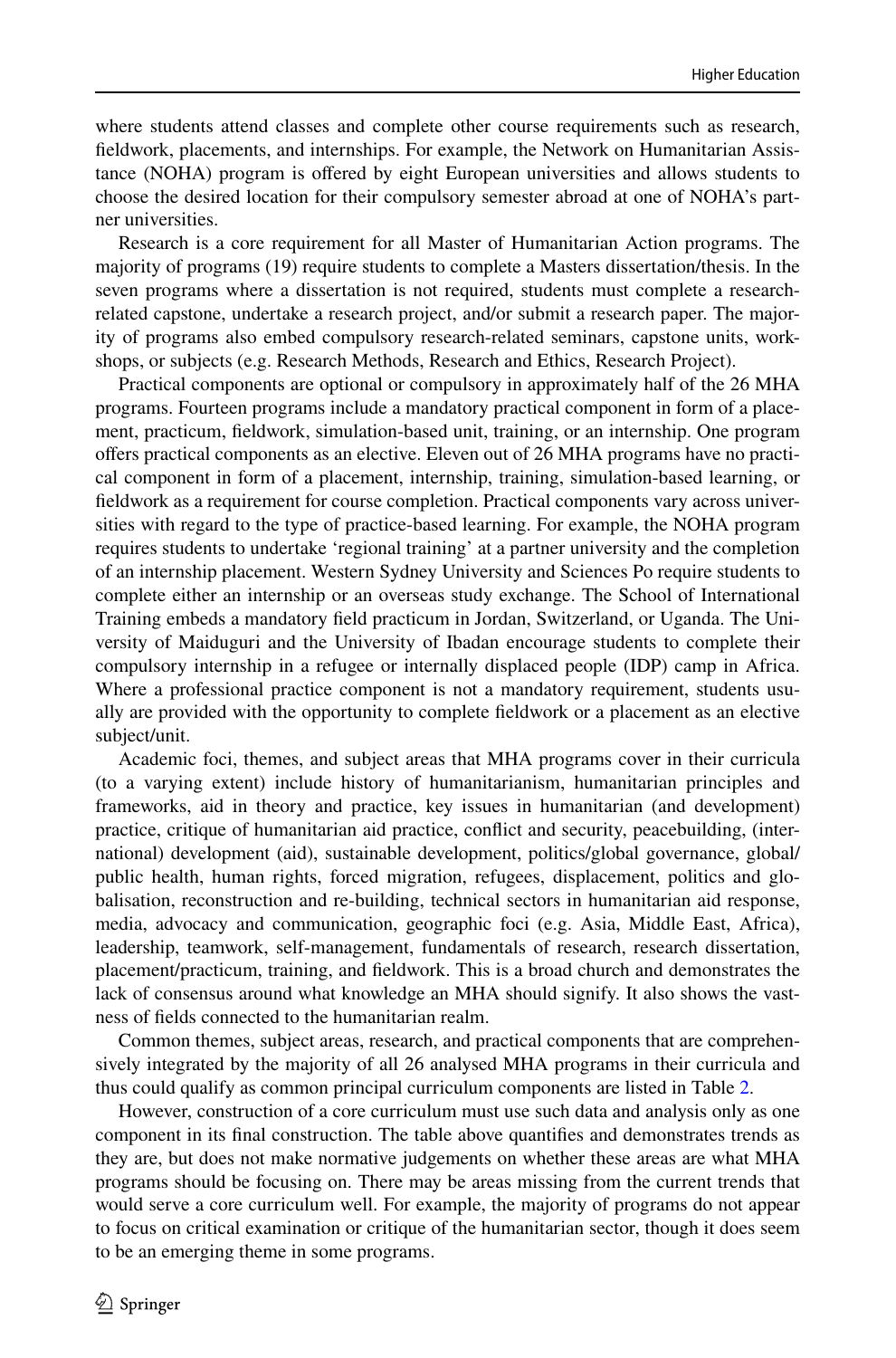| Theme or subject area                                                                                                                     | Number of programs where this is a core compo- Number of programs where this is an optional<br>nent in the curriculum | component (i.e. elective unit) in the curricu-<br>lum |
|-------------------------------------------------------------------------------------------------------------------------------------------|-----------------------------------------------------------------------------------------------------------------------|-------------------------------------------------------|
| Research and dissertation                                                                                                                 | 26                                                                                                                    | N/A                                                   |
| History of humanitarianism and the humanitarian system-principles,<br>frameworks, ethics, cutting issues in development, and aid practice | ഉ                                                                                                                     |                                                       |
| Disaster and emergency management                                                                                                         |                                                                                                                       |                                                       |
| Internship/placement/practicum                                                                                                            |                                                                                                                       |                                                       |
| Global governance, international relations, world politics, complex<br>humanitarian emergencies, the political economy of aid             |                                                                                                                       |                                                       |
| Management                                                                                                                                |                                                                                                                       |                                                       |
| Global/public health                                                                                                                      |                                                                                                                       |                                                       |
| Development/development studies/sustainable development                                                                                   |                                                                                                                       |                                                       |
| Conflict, conflict resolution, peace, and peacebuilding                                                                                   |                                                                                                                       |                                                       |
| Protection and international humanitarian law                                                                                             |                                                                                                                       |                                                       |
| Leadership, self-management, teamwork                                                                                                     |                                                                                                                       | ≫∖                                                    |
| Human rights                                                                                                                              |                                                                                                                       |                                                       |
| Technical/sector-related aspects of humanitarian response                                                                                 |                                                                                                                       |                                                       |
| Negotiation and diplomacy                                                                                                                 |                                                                                                                       |                                                       |
| Gender/gender-based violence/feminism                                                                                                     |                                                                                                                       |                                                       |
| Media, advocacy, and communication                                                                                                        |                                                                                                                       |                                                       |
|                                                                                                                                           |                                                                                                                       |                                                       |

<span id="page-10-0"></span>Table 2 Core themes, topics, and subject areas **Table 2** Core themes, topics, and subject areas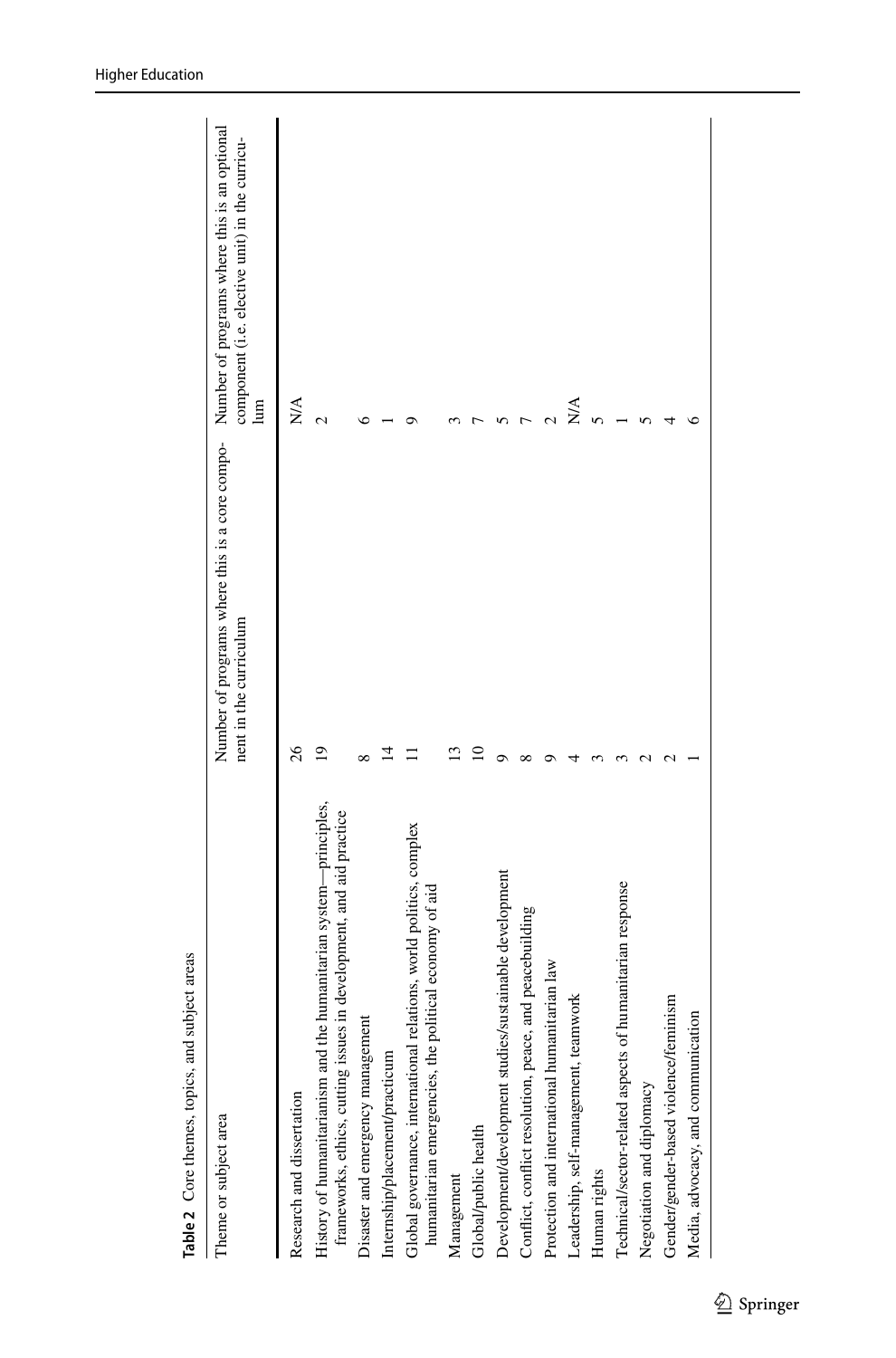#### **Key diferences**

There were notable distinctions within the surveyed courses. Such aspects demonstrate the need for courses to provide options for students and to develop specialisations and areas of expertise. They also demonstrate how universities themselves difer in terms of their own approach to pedagogy.

Some programs have very specifc academic foci. Some courses place the main emphasis on technical or other, quite particular aspects linked to humanitarian assistance. Those, for example, include food security/food and nutrition in emergencies (e.g. University of York, University of London, Deakin University, and Tufts University), climate change (University of London, University of Manchester, Liverpool School of Tropical Medicine, and Geneva Centre of Humanitarian Studies), or logistics and supply management (Liverpool School of Tropical Medicine and Fordham University). Emerging non-traditional themes and subject areas that some programs ofer as elective or core units also include anthropology (University of Manchester, NOHA, and Sciences Po), human(itarian) resource planning and administration (University of Manchester and Fordham University). Thus, even 'generalist' humanitarian degrees often focus on particular aspects of humanitarianism, making them more specialised than their titles may reveal.

Other identifed diferences in the analysed 26 MHA programs include a varying level of interdisciplinarity. Some programs stressed the importance of interdisciplinary teaching and research, whereas other programs had a quite discipline-specifc focus. MHA programs are housed in various departments, faculties, and schools. They include Health Science, Law and Political Science, International Relations, Human Rights, and Theology. This also suggests that programs approach their research components from a variety of methodologies depending on the discipline in which they sit.

Furthermore, programs offered by universities in the USA, Australia, and the UK notably ofered various exit options for students who decide not to complete the entire Masters program. Options include Graduate Diplomas, Graduate Certifcates, Postgraduate Diplomas, and Postgraduate Certifcates. Some programs target a broader-level audience, while other programs are specifcally aimed at practitioners already working in the humanitarian aid sector.

# **Discussion**

Before turning to discussion of the course component analysis, this section considers two important points: course prevalence and Global North dominance. Rainhorn et al. [\(2010](#page-18-10)) identifed 39 humanitarian Masters programs. These included programs in English, French, and Spanish, as well as courses whose titles did not include the word 'humanitarian', such as Masters in Post-war Recovery Studies, and courses that included humanitarian studies as a concentration within a wider Masters, such as Masters of Science Food Policy and Applied Nutrition with Specialisation in Humanitarian Assistance. Applying our selection criteria to their data set, the number of programs dwindles to ten. $<sup>2</sup>$  $<sup>2</sup>$  $<sup>2</sup>$  This includes four</sup> NOHA degrees counted separately per university—as they are one program, we count

<span id="page-11-0"></span><sup>&</sup>lt;sup>2</sup> Of these ten courses, four were included in one entry under the Network on Humanitarian Action, one is no longer ofered (Master of International Humanitarian and Social Work at Palacky University, Czech Republic), and the remaining fve are included in our data set.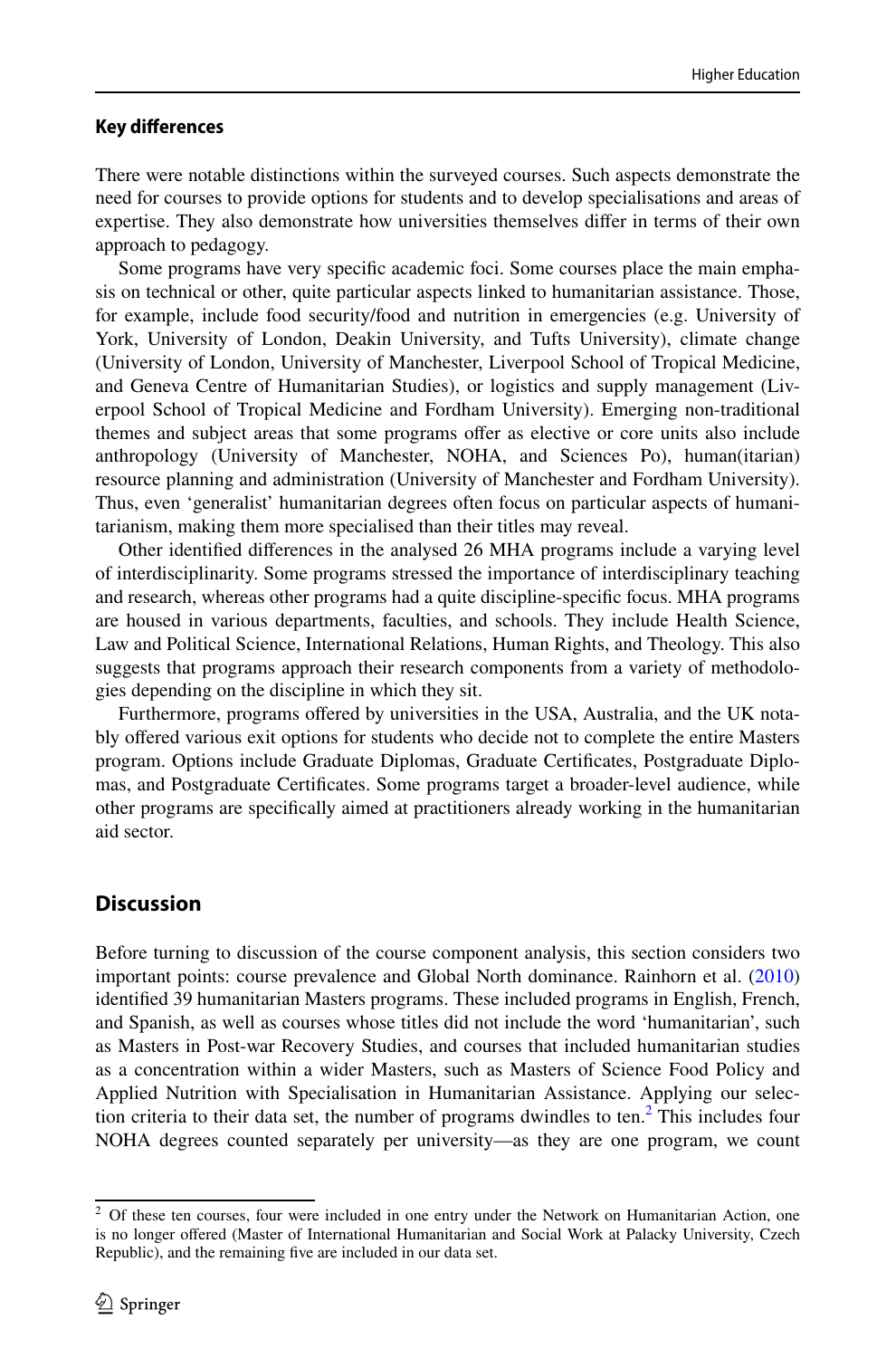them only once in total. Thus, the comparable number is seven programs. This suggests nearly a quadrupling of generalist anglophone humanitarian masters courses in 10 years.

One important aspect to note is the overwhelming presence of universities in the Global North in the data set. Two Nigerian universities and one in India ofer courses that fell within the inclusion criteria, but otherwise all universities are located in the US, Europe, the UK, or Australia. The anglophone inclusion criteria is one limiting factor—courses such as Université Catholique d'Afrique Centrale's (Cameroon) Master en Droits de l'homme et Action humanitaire (Master in Human Rights and Humanitarian Action) are excluded. However, it is also important to recognise that many universities across the world ofer English instruction—mirroring one aspect of the neo-colonial infuence on the tertiary sector that sees anglophone research valued and legitimised over knowledge in other languages (Suzina, [2021](#page-18-11)). Our data collection method, which relied on publicly available information accessible online, may also have omitted courses that do not have an online presence. There is some web suggestion, for example, of a Masters Degree in Humanitarian and Confict Studies from the University of Juba (South Sudan), but no accessible university, course, or other website to confrm or from which to draw data on the course.

Global power dynamics afecting tertiary education more broadly impact humanitarian studies programs, where Global North-based universities often have more access to resources, travel, and reputational clout than their counterparts in the Global South. Simultaneously, universities in the Global South are pressed by neo-colonial structures—as Ndlovu-Gatsheni writes, 'universities in Africa are sites for a reproduction of coloniality' (Ndlovu-Gatsheni, [2020](#page-18-12): 35). In North-South research collaborations, for example, Ishengoma fnds enduring 'relations of paternalism and privilege' (Ishengoma, [2016:](#page-18-13) 153). In the humanitarian studies sector, these patterns of power, privilege, and paternalism manifest in a phenomenon where Global North universities educate (and often receive tuition fees from) students for careers that may have them living in and working in the Global South. These students may themselves be from the Global South and migrate to the Global North for study. Some programs in the Global North offer or require students to complete coursework at universities in the Global South, but ultimately the degree-granting institutions are those based in the Global North. Simultaneously, the mainstream international humanitarian sector is grappling with issues of colonialism, power imbalances, and issues of which actors have access to resources for response (Gómez, [2021](#page-18-14); Jayawickrama, [2018;](#page-18-15) Shifting the Power, [2017](#page-18-16)). Humanitarian studies masters, which often occupy the dual track of unjust Global North power dominance from both the humanitarian and higher education world, can at worst be seen as tools for replicating and perpetuating these imbalances. This suggests a crucial role for critical perspectives, innovative research in true partnership with Global South counterparts, and refection in and amongst Global North MHA programs on the power they hold.

The trends in course entry requirements indicate a range of understanding of what is required to be a successful Masters candidate in this feld. A quarter of courses permit students without a Bachelor's degree to enrol, indicating some recognition of professional experience as equivalent to undergraduate study but not a unifed position on this. Only four courses strictly require professional experience. This suggests a minority view of humanitarian studies courses as having a primary function of building on professional experience—despite previous fndings that mid-career study can provide valuable space for thinking and refection (Clarke et al., [2019](#page-17-12)). Instead, entry requirements more broadly suggest that both students who have not yet begun careers in the sector and those already working in the humanitarian realm are seen as potentially successful candidates. Humanitarian studies programs thus appear to play the dual role of preparing new humanitarian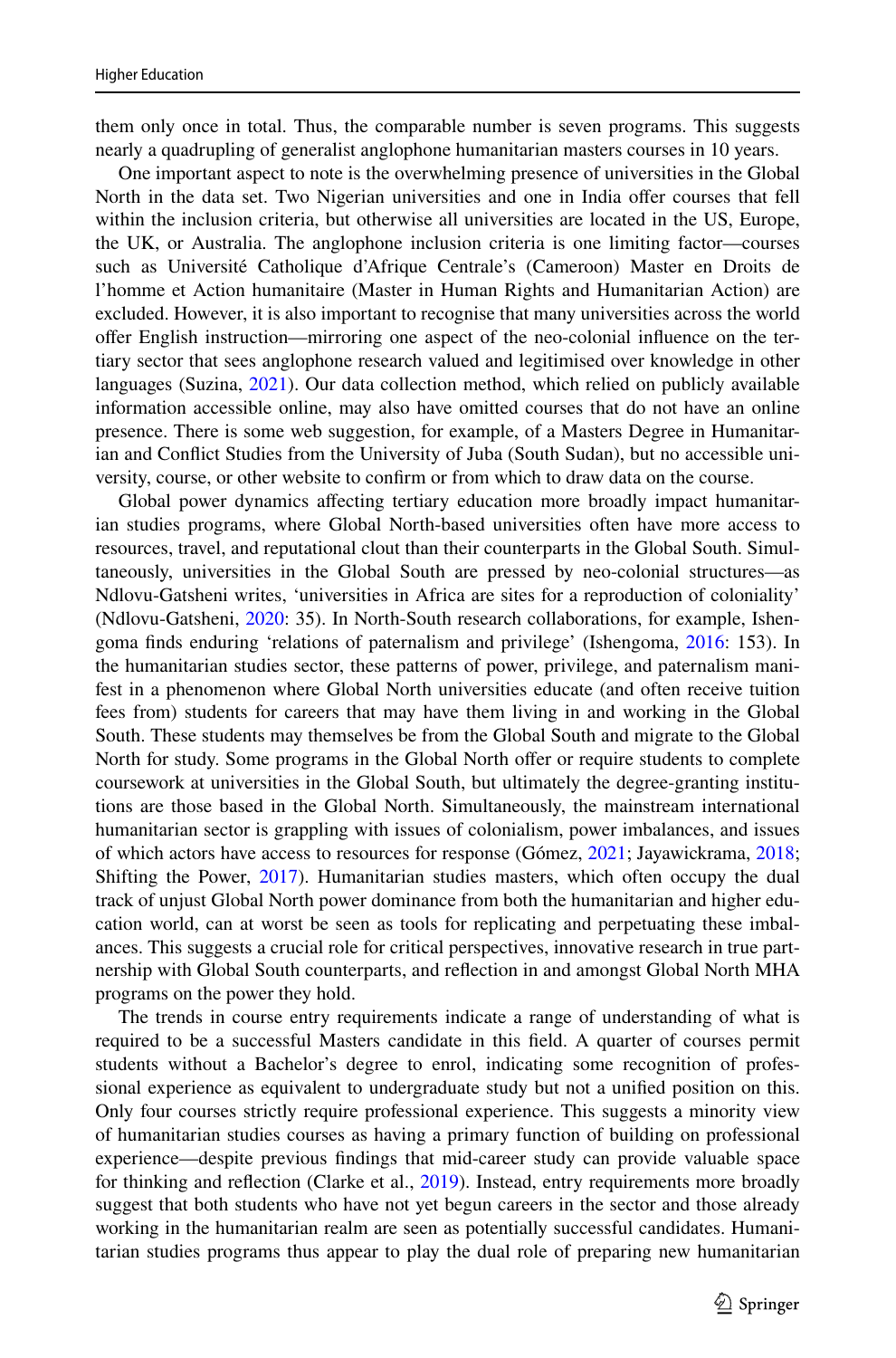professionals and deepening the knowledge base of individuals already in the sector. MHA graduates lacking any practical experience may not be merely naïve or underprepared, but even 'dangerous' due to 'over confdence and over application of book learning' (Walker & Russ, [2010:](#page-19-2) 47). The role of practical experience within programs, from this perspective, is thus not only a beneft to the student but necessary to avoid causing undue harm.

Even before COVID-19, fexible course modalities were becoming an increasingly popular option. It is a difcult moment to understand the long-term impacts of COVID-19-induced modality fexibility. Quick shifts to online learning due to the pandemic have obfuscated the potential for impactful online learning as these changes were done in timepressured, stressful, emergency circumstances (Watermeyer et al., [2021\)](#page-19-3). The data for this paper was collected in late 2019 and early 2020, capturing the prevalence of location and modality fexibility before and early in the pandemic. The characteristics of location and delivery fexibility suggest that fexible modalities will continue in MHA programs even with increased opportunities for travel and in-person study.

Online courses certainly have some access benefts. Students do not need to relocate, which allows them greater fexibility to maintain all or some of their job and family commitments. International online students typically do not need visas and can study at institutions with desirable programs but without potentially unafordable living and relocation costs that come with physical attendance (Watermeyer et al., [2021](#page-19-3): 629). Asynchronous online courses allow students to study in their own time, furthering their ability to ft study into their professional and personal lives—though the need for fexibility can sometimes translate into poorer performance from online students compared to their in-person peers (McParlan et al., [2021](#page-18-17)).

Yet online study is by no means 'accessible' in the broadest sense of the word and should not be viewed as a panacea to the Global North/Global South imbalance in MHA programs. Tuition fees can be at best a carefully considered investment for students with well-paying salaries or savings in the Global North, and at worst wholly prohibitive, particularly for would-be students earning and saving in the Global South. Potential students without reliable access to the internet, at a quality that can support high-bandwidth activities such as lecture recordings, downloading research papers, and uploading assessments, do not beneft from the availability of online courses. Furthermore, 'access' to online learning does not necessarily translate into success in or uptake of online learning, with other variables infuencing student success and enrolment in fexible or entirely online learning modes. For example, previous research has found gendered dimensions to self-perceived capacity to succeed in online learning (Shen et al., [2013](#page-18-18)), and that students can choose in-person learning—even if more notably more inconvenient in terms of resources—over comparable online learning if they believe the in-person environment to be more optimal (O'Neill & Sai,  $2014$ ). This questions the ability of even flexible modality MHA programs to reach students that in-person programs, particularly those based in high cost of living areas, cannot.

Hammond [\(2019](#page-18-20): 2) highlights that research has 'direct relevance to the needs of various sectors, scholarship and the generation of ideas'. The propensity of research in MHA programs suggests that research skills are broadly recognised as central to earning a humanitarian Masters. This distinguishes accredited postgraduate degrees from other forms of humanitarian education, such as short courses, which may or may not have a research component. However, the source of the recognition is unclear—whether both tertiary institutions and humanitarian stakeholders such as afected populations, agencies, donors, and governments all equally value research skills is unknown. Additionally, the extent of the transferability of academic research skills to related humanitarian work, such as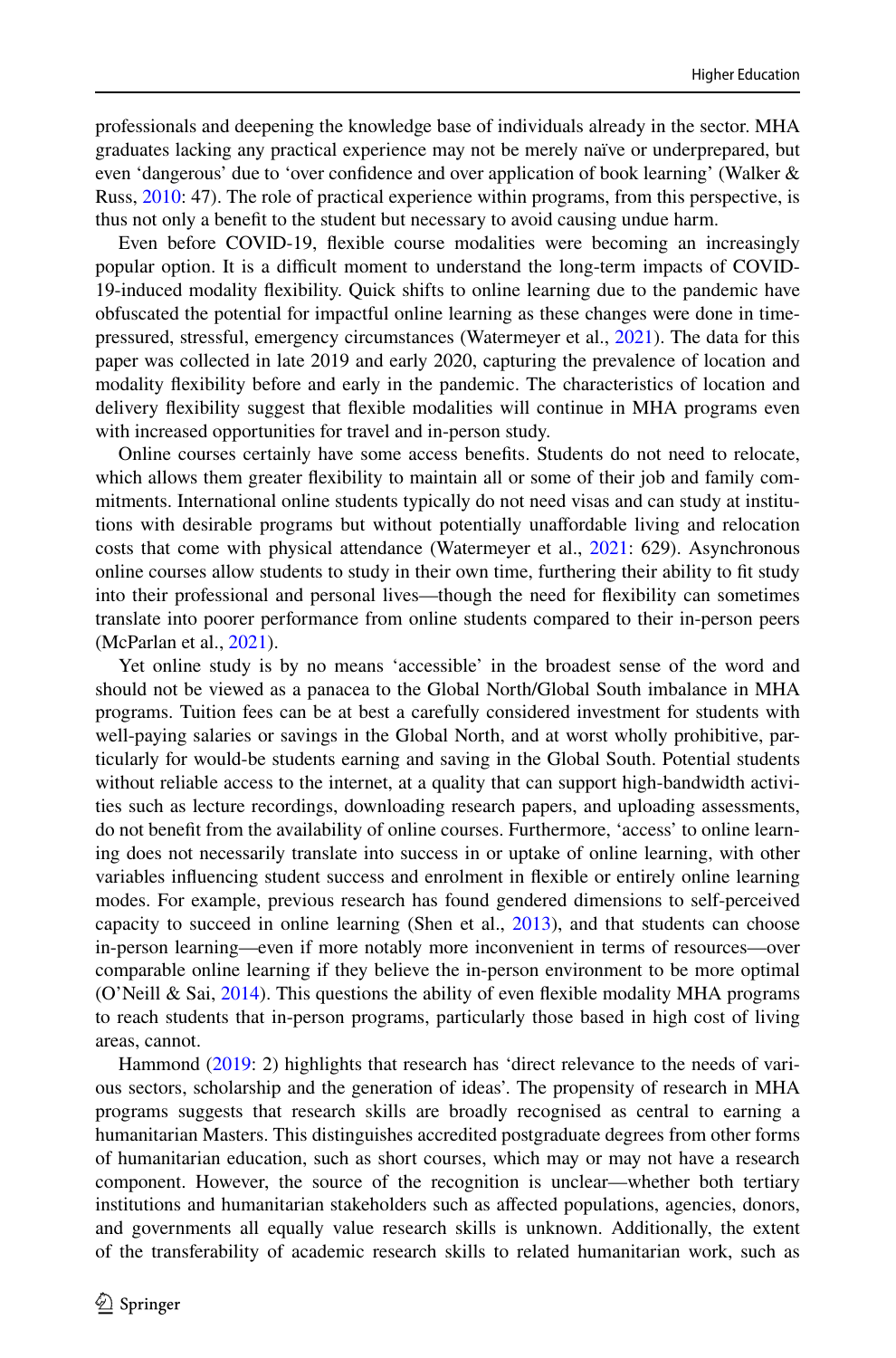monitoring, evaluation, and learning, is unclear. Evaluation and research, while linked, are distinct (Levin-Rozalis, [2003](#page-18-21)). While research may be a common recognised component of Masters level programs, further work must be done to validate if postgraduate research skills are ft for purpose for humanitarian careers. The widely varied disciplinary homes of MHA programs—and thus wide variety of research methods taught and employed—further questions how these skills translate across programs as a whole.

# **A process towards a charter of core curriculum**

Over a decade ago, Walker and Russ [\(2010](#page-19-2)) highlighted that a lack of an agreed core curriculum prevents potential employers from having a solid understanding of the skills and knowledge possessed by an MHA graduate. Additionally, their study found that MHA programs 'were being ofered without much of an understanding for what the industry needed in terms of numbers and skills' (47). This paper proposes value in a core curriculum not only to beneft hiring managers in international humanitarian agencies, but also as a tool for incorporating voices of other key stakeholders including afected populations, local organisations, disaster management bodies, and governments. In this sense, what this paper proposes goes beyond a competency mismatch evaluation, a form of assessment between what an education provides versus what employers expect (Peng et al., [2016\)](#page-18-22). Humanitarian education must go beyond competency checks of the sector as it exists in the eyes of employers, but also look at skills and qualities needed for the sector to positively transform through a wider set of viewpoints.

It is insufficient for those teaching humanitarian education to solely determine what core curriculum needs to be. Given the impact this work has on communities, it is necessary for all curricula to be evidence-based, draw heavily on lived experience, and be informed by industry needs and gaps. Multiple stakeholders are therefore necessary to identify what core curriculum is required. In addition to academics, relevant stakeholders will include humanitarian aid agencies, donors, governments, multilateral humanitarian agencies, and communities themselves that are impacted by humanitarian events. It is important that stakeholders represent the wider experience of the humanitarian sector and that stakeholders from the Global South are not excluded. Failure to do so will result in a core curriculum that will lack the depth and width required.

Given the increasing requirement for postgraduate qualifcations within this sector both as a pre-requisite requirement for hiring but more so in recognition of the increasing skills necessary for a complicated, integrated global industry—it may be that a base core curriculum could be agreed upon by key stakeholders to ensure minimum education standards are achieved and graduates are prepared for ethical, impactful, and changemaking careers in the humanitarian sector. Such core curriculum would provide a basis for assessing entry-level competency and building of specialist knowledge. Such international accreditation exists for example in discipline such as business (such as AACSB International) and engineering (such as the Washington Accord).

There have been previous studies and eforts to move towards a core curriculum. Clarke et al. [\(2019](#page-17-12)) suggest curriculum that should be included in postgraduate qualifcations in humanitarian studies. This includes scafolded and integrated international experience, soft skills (including inter-cultural communication, teamwork, and safe work habits), language acquisition, and technical skills in monitoring and evaluation. There is also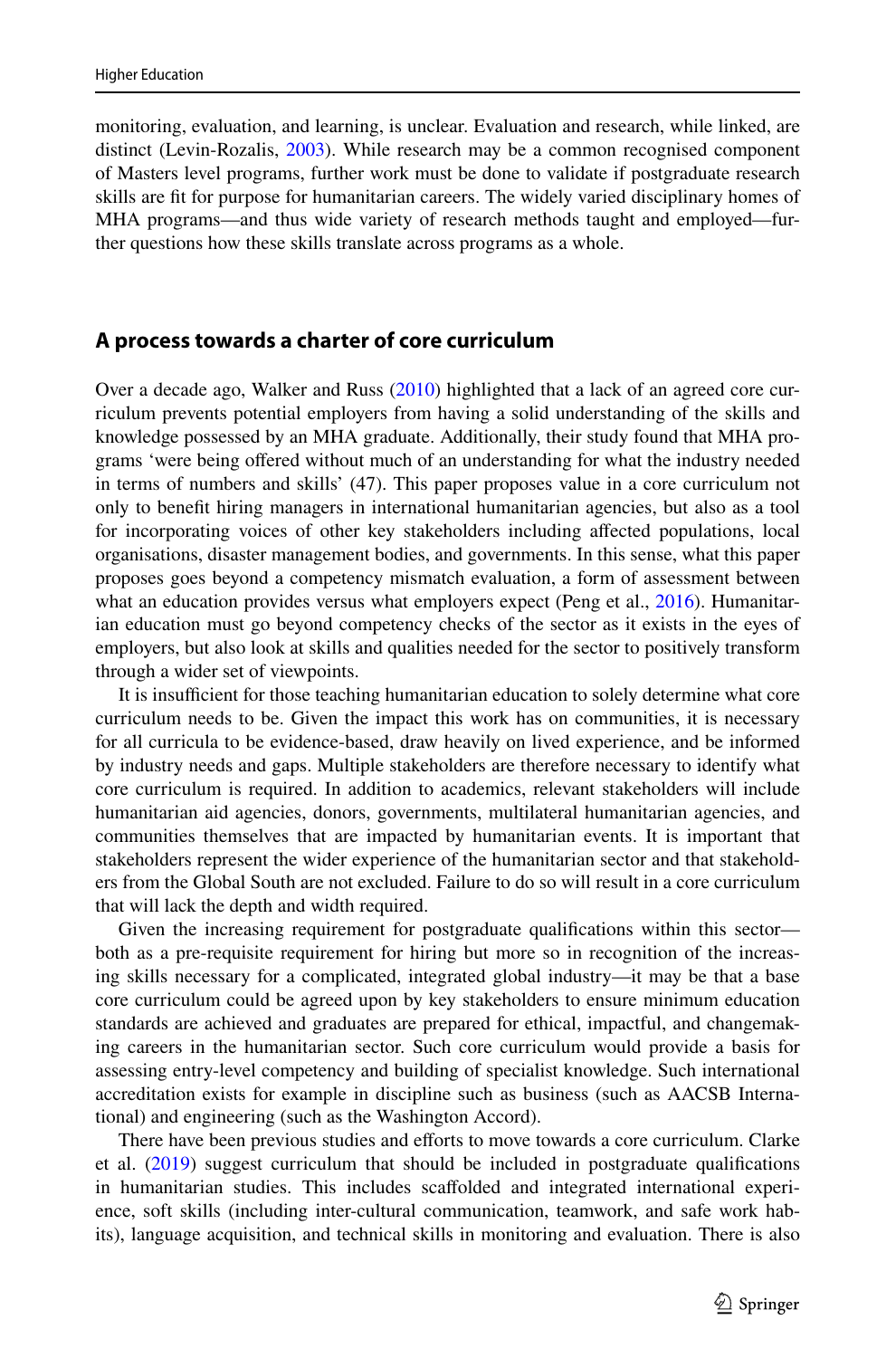recommendation that curricula be diferentiated if students were undertaking postgraduate study at the commencement of their humanitarian career or during a mid-career break. NOHA is a consortium of universities that in some regard have identifed a common curriculum, requiring students to complete postgraduate studies in humanitarian action across various member universities. Since the mid-1990s, NOHA has efectively accredited the curriculum within members' courses to facilitate this provision of credit from diferent institutions towards a single degree. From this common base, students can seek the specialisations available in diferent institutions. However, the NOHA program is limited to its degree-granting members, all of which are based in Europe. The European Universities on Professionalisation on Humanitarian Action (EUPRHA) program was a NOHA initiative involving thirty European universities, NOHA alumni, and two international humanitarian organisations. EUPRHA aimed to create a humanitarian studies qualifcations framework within the Bologna Declaration structure for European universities, as well as map humanitarian assistance in Europe (Soitu, [2014\)](#page-18-23).

NOHA/EUPRHA provide insights into how a wider 'charter' or 'declaration' on core curriculum for postgraduate humanitarian courses in humanitarian action might be designed. As discussed above, a process of consultation must include a wide range of stakeholders for it to adequately capture the wide needs of the humanitarian sector. Key stakeholders must include universities themselves, but must also include a human resource representatives from large and small aid agencies, civil society groups, specialist aid agencies (in terms of sectoral specialisation), and donors. The viewpoints of people impacted by humanitarian crisis should be heard—both through some of the aforementioned stakeholders and also as stakeholders in their own right. Through various rounds of consultation, a core curriculum may be identifed that provides a satisfactory basis for study within humanitarian action that meets not only the current needs of the sector and provides base capability for employing agencies, but further equips graduates to instigate positive changes in the sector. Successful completion of such core curriculum would warrant basic knowledge and skills have been obtained. To gain currency, stakeholders would have to value this core curriculum and preference applicants with such qualifcations.

Given academic independence, it is expected that a charter of core curriculum would be voluntary. There is no expectation that core curriculum could be made mandatory nor that would it be licenced. Rather, participating universities would voluntarily commit to this curriculum. In time, it might be envisaged that an accreditation body could be established to assess adherence to this core curriculum in similar vein to accreditation of Masters of Business Administration. Within this approach, such accreditation may result in a 'gold standard' for postgraduate courses in this feld that will be understood in the sector. Such a code could also positively act to rebalance the bias that is currently evident in the predominance of humanitarian courses being located in Global North universities. Such a code would enhance the credibility of a course regardless of where it is taught (Global South or Global North) or by which mode (face to face, online, mixed mode). A core curriculum minimises the distinction between universities through a level of assurance that adherence to this voluntary code would give to both students and prospective employers in the sector. In this way, the teaching of humanitarian studies could be localised and democratised further than it is currently.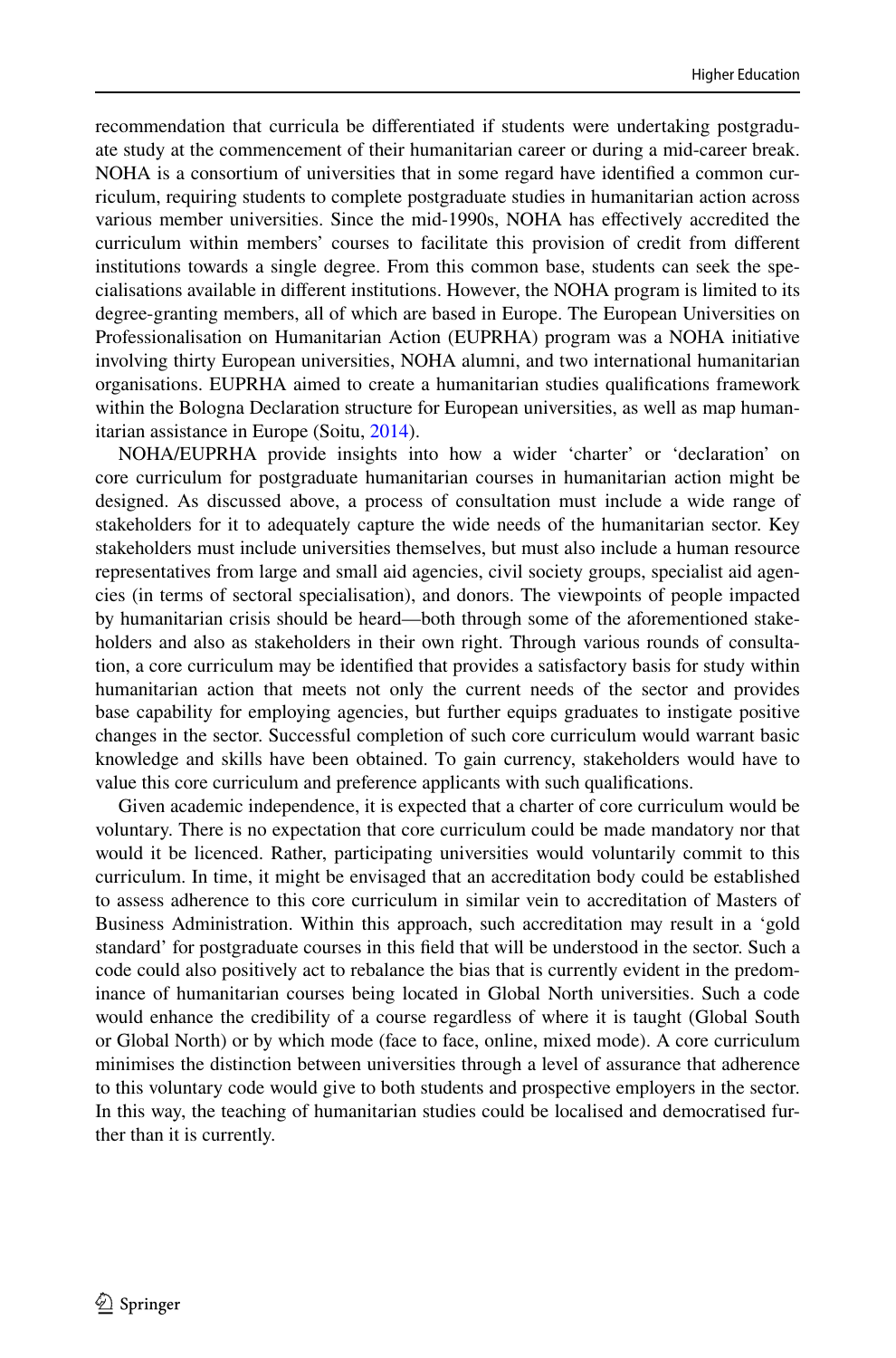# **Conclusion**

Despite debates in the humanitarian sector around professionalisation and reforms that aimed to make response more efective, there is little understanding of what holding a generalist MHA signifes. How do MHA oferings converge, and how do they difer? Furthermore, how can these courses further contribute to an improved humanitarian sector? Twenty-six MHA programs from around the world were analysed as part of this MHA course survey. The prescribed key selection criteria for identifying and analysing MHA programs include anglophone programs and 'Humanitarian Action/Assistance/Aid' (or similar) to appear in the course title and present a core focus of the curricula.

The majority of such MHA programs are ofered in the Global North, with two degrees ofered in Nigerian universities and one in India. Institutions located in other regions of the world offer additional Master-level programs in similar or allied fields such as development and disaster management, however not specifcally titled as an MHA. This presents the frst implication of this research: the need for further unpacking how humanitarian studies relate to these allied felds. If allied felds like development studies, forced migration and refugee studies, and emergency and disaster management are seen as part of or equivalent to humanitarian studies, then the discussion surrounding a core curriculum must be broadened to those felds and respective stakeholders.

This study found notable areas of commonality and divergence amongst MHA programs to include course entry requirements, fexibility, research, practical components, and academic foci. A second implication concerns pedagogy. This study revealed the wide range of academic themes and disciplinary 'homes' found in MHA programs. It is worthwhile to note that some themes and topics (e.g. public health and management) are rather emerging common themes than subject areas shared by all or the majority of all 26 MHA programs. The critical examination of humanitarian aid and critique of the sector also seem to be only an emerging impetus. Further research could entail the comparison and analysis of MHA course learning outcomes, core units/subjects, assessment, teaching and learning pedagogies, staff composition, university-industry partnerships, student satisfaction, and graduate employability.

Acknowledging the diversity within and between diferent MHA programs, there is much room for diferences in approach and in the belief of what constitutes 'core' or 'common' concepts. A third implication of the research is the potential for a common curriculum. To ensure these postgraduate courses best support the humanitarian endeavour, consideration should be given to the development of core curriculum that sets the basis for knowledge and capabilities required by the increasingly complicated humanitarian industry. Such a charter would be voluntary and result from wide consultation from across key stakeholders in this sector. Given the numbers of people afected annually and the likelihood of such events increasing in quantity and intensity, it is important that educational outcomes can be warranted as serving the needs of afected populations.

#### **Availability of data and material** Not applicable

**Code availability** Not applicable

**Funding** Open Access funding enabled and organized by CAUL and its Member Institutions.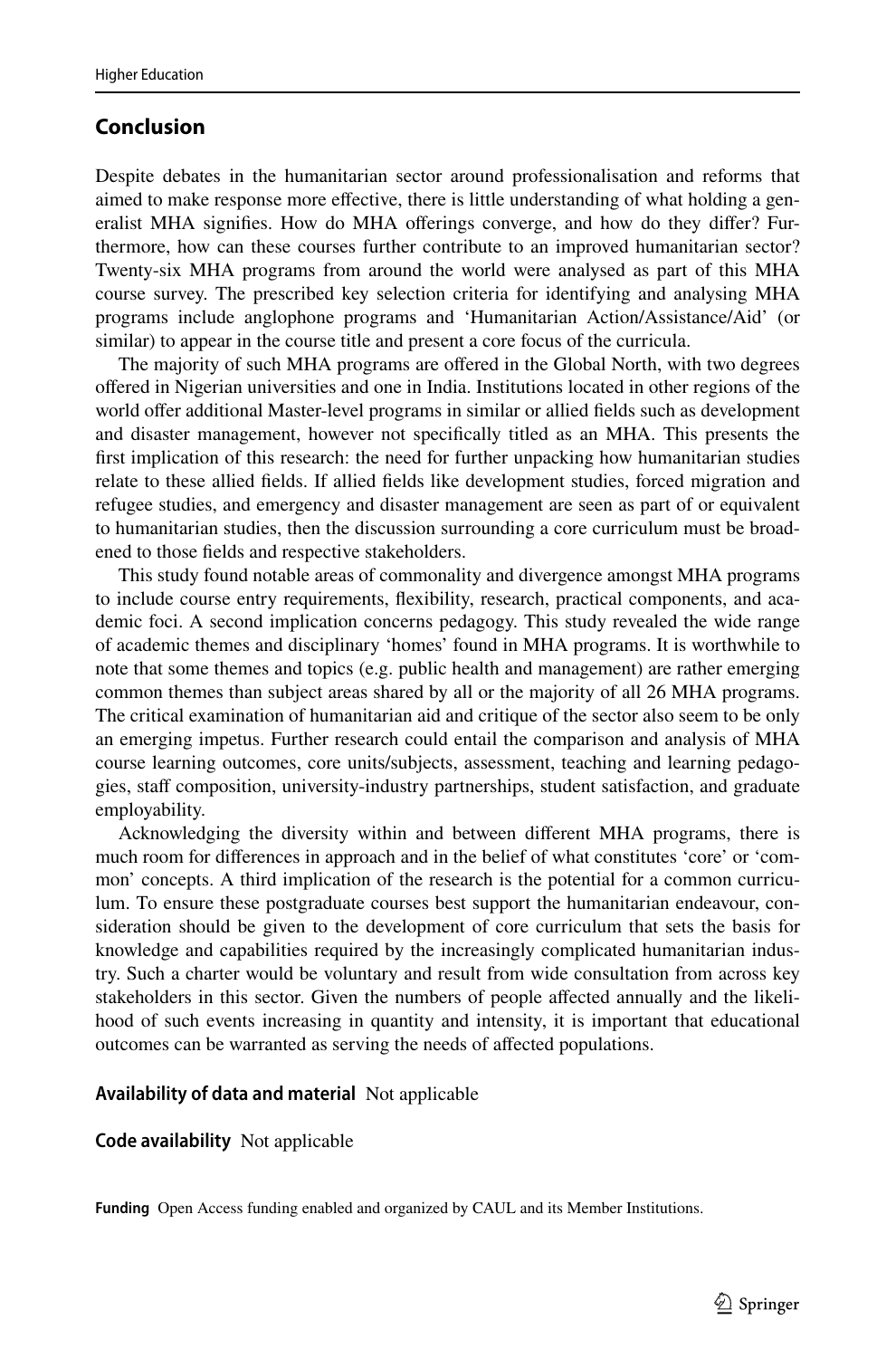# **Declarations**

**Confict of interest** Nazanin Zadeh-Cummings currently teaches on one of the courses included in this study and previously taught on an additional course included in this study, both at Deakin University. There are no other competing interests to declare.

**Open Access** This article is licensed under a Creative Commons Attribution 4.0 International License, which permits use, sharing, adaptation, distribution and reproduction in any medium or format, as long as you give appropriate credit to the original author(s) and the source, provide a link to the Creative Commons licence, and indicate if changes were made. The images or other third party material in this article are included in the article's Creative Commons licence, unless indicated otherwise in a credit line to the material. If material is not included in the article's Creative Commons licence and your intended use is not permitted by statutory regulation or exceeds the permitted use, you will need to obtain permission directly from the copyright holder. To view a copy of this licence, visit [http://creativecommons.org/licenses/by/4.0/.](http://creativecommons.org/licenses/by/4.0/)

# **References**

- <span id="page-17-8"></span>Active Learning Network for Accountability and Performance in Humanitarian Action (ALNAP). (2010). *The state of the humanitarian system*. ALNAP/Overseas Development Institute (ODI).
- <span id="page-17-9"></span>Active Learning Network for Accountability and Performance in Humanitarian Action (ALNAP). (2018). *The state of the humanitarian system*. ALNAP/Overseas Development Institute (ODI).
- <span id="page-17-1"></span>Aardema, B. L., & Churruca Muguruza, C. (2014). The humanitarian action qualifcations framework: A quality assurance tool for the humanitarian sector. *Tuning Journal for Higher Education, 1*(2), 429–462.
- <span id="page-17-3"></span>Archer, F., & Seynaeve, G. (2007). International guidelines and standards for education and training to reduce the consequences of events that may threaten the health status of a community–A report of an open international WADEM meeting, Brussels, Belgium, 29-31 October 2004. *Prehospital and Disaster Medicine, 22*(2), 120–130.
- <span id="page-17-16"></span>Arksey, H., & O'Malley, L. (2005). Scoping studies: Towards a methodological framework. *International Journal of Social Research Methods, 8*(1), 19–32.
- <span id="page-17-15"></span>Armsby, P., Costley, C., & Cranfeld, S. (2018). The design of doctorate curricula for practising professionals. *Studies in Higher Education, 43*(12), 2226–2237.
- <span id="page-17-4"></span>Barnett, M., & Weiss, T. G. (2008). *Humanitarianism in question: Politics, power, ethics*. Cornell University Press.
- <span id="page-17-13"></span>Bioforce (2020). *The State of Humanitarian Professions 2020*.
- <span id="page-17-5"></span>Burkle, F. M., Clarke, G., & VanRooyen, M. J. (2009). Challenges to the humanitarian community: The role of academia in advancing best practices and policy promotion. *Prehospital and Disaster Medicine, 24*(1), 247–250.
- <span id="page-17-6"></span>Burrell Storms, S. L., Labonte, M. T., Siscar, A. M. N., & Martin, S. F. (2015). Collaborative learning and innovative assessment in humanitarian studies. *International Studies Perspectives, 16*(2), 107–126.
- <span id="page-17-11"></span>Chmutina, K., & von Meding, J. (2019). A Dilemma of language: 'Natural disasters' in academic literature. *International Journal of Disaster Risk Science, 10*(3), 283–292.
- <span id="page-17-12"></span>Clarke, M., Perreard, S., & Connors, P. (2019). Building a humanitarian sector career: Understanding the education vs experience tension. *Third World Quarterly, 40*(9), 1655–1669.
- <span id="page-17-2"></span>Cranmer, H., Chan, J. L., Kayden, S., Musani, A., Gasquet, P. E., Walker, P., Burkle, F. M., & Johnson, K. (2014). Development of an evaluation framework suitable for assessing humanitarian workforce competencies during crisis simulation exercises. *Prehospital and Disaster Medicine, 29*(1), 69–74.
- <span id="page-17-0"></span>Development Initiatives. (2020). *Global Humanitarian Assistance Report 2020*. Development Initiatives.
- <span id="page-17-14"></span>Drennan, J., & Clarke, M. (2009). Coursework master's programmes: The student's experience of research and research supervision. *Studies in Higher Education, 34*(5), 483–500.
- <span id="page-17-10"></span>Dynes, R. (2000). The dialogue between Voltaire and Rousseau on the Lisbon earthquake: The emergence of a social science view. *International Journal of Mass Emergencies and Disasters, 18*(1), 97–115.
- <span id="page-17-7"></span>Edwards, F. (2009). Efective disaster response in cross-border events. *Journal of Contingencies and Crisis Management, 17*(4), 255–265.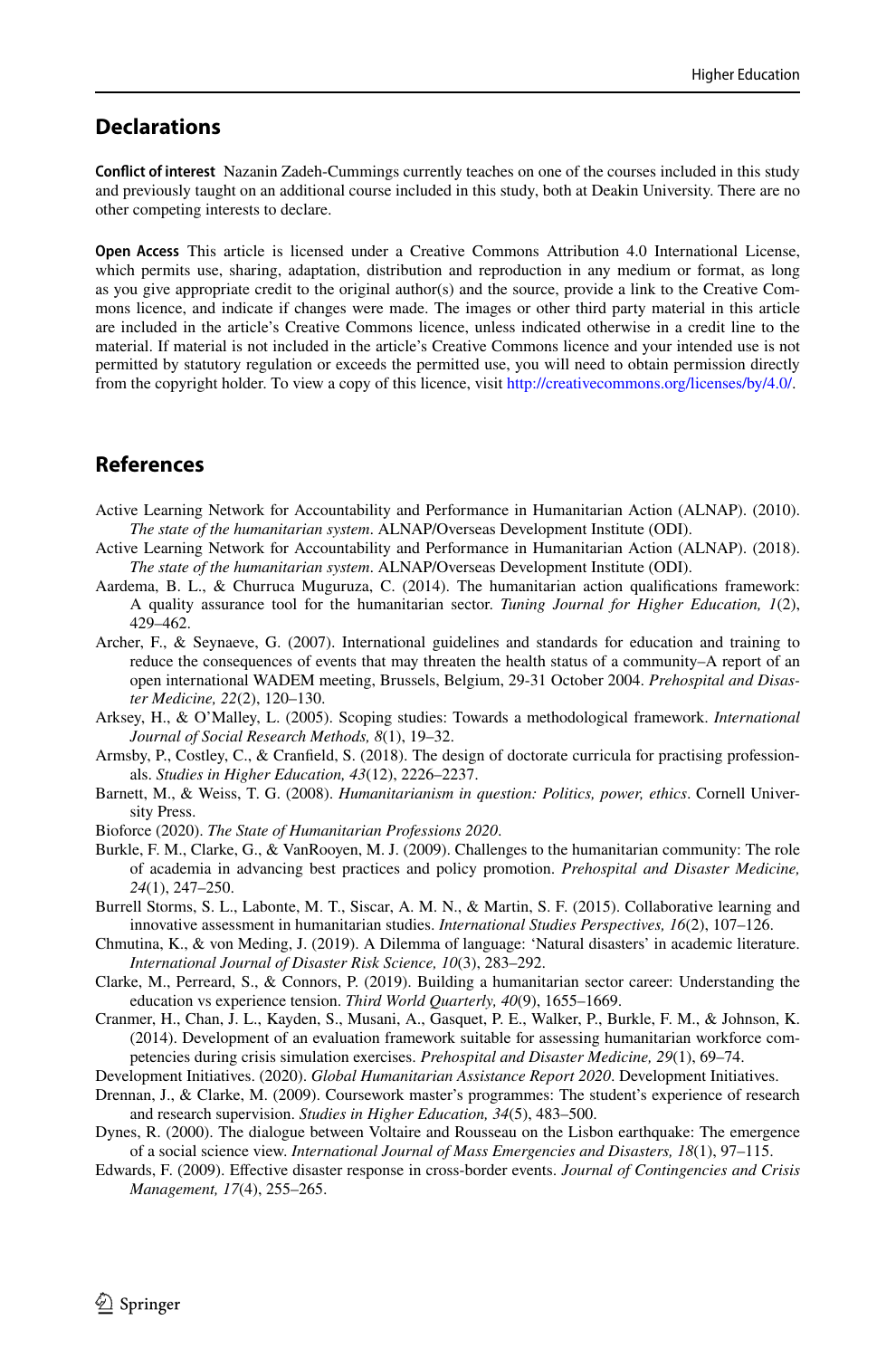- <span id="page-18-2"></span>Evans, D. P., Anderson, M., Shahpar, C., del Rio, C., & Curran, J. W. (2016). Innovation in graduate education for health professionals in humanitarian emergencies. *Prehospital and Disaster Medicine, 31*(5), 532–538.
- <span id="page-18-3"></span>Gallardo, A. R., Djalal, A., Folett, M., Ragazzoni, L., della Corte, F., Lupescu, O., Arculeo, C., von Arnim, G., Friedl, T. T., & Ashkenazi, M. (2015). Core competencies in disaster management and humanitarian assistance: A systematic review. *Disaster Medicine and Public Health Preparedness, 9*(4), 430–439.
- <span id="page-18-14"></span>Gómez, O. A. (2021). Localisation or deglobalisation? East Asia and the dismantling of liberal humanitarianism. *Third World Quarterly, 42*(6), 1347–1364.
- <span id="page-18-20"></span>Hammond, L. (2019). The activity of student research: Using activity theory to conceptualise student research for master's programmes. *Studies in Higher Education*. [https://doi.org/10.1080/03075079.](https://doi.org/10.1080/03075079.2019.1666261) [2019.1666261](https://doi.org/10.1080/03075079.2019.1666261)
- <span id="page-18-13"></span>Ishengoma, J. M. (2016). North-South research collaborations and their impact on capacity building: A Southern perspective. In T. Halvorsen & J. Nossum (Eds.), *North-south knowledge networks: Towards equitable collaboration between academics, donors, and universities* (pp. 149–186). African Minds.
- <span id="page-18-4"></span>Ingrassia, P. L., Foletti, M., Djalali, A., Scarone, P., Ragazzoni, L., della Corte, F., Kaptan, F. K., Lupescu, O., Arculeo, C., & von Arnim, G. G. (2014). Education and training initiatives for crisis management in the European Union: A web-based analysis of available programs. *Prehospital and Disaster Medicine, 29*(2), 115–126.
- <span id="page-18-15"></span>Jayawickrama, J. (2018). If you want to go fast, go alone. If you want to go far, go together: Outsiders learning from insiders in a humanitarian context. *Interdisciplinary Journal of Partnership Studies* 5 (2), 5.
- <span id="page-18-9"></span>Kene, M., Pack, M. E., Greenough, P. G., & Burkle, F. M. (2009). The professionalization of humanitarian health assistance: Report of a survey on what humanitarian health workers tell us. *Prehospital and Disaster Medicine, 24*(2), 210–216.
- <span id="page-18-21"></span>Levin-Rozalis, M. (2003). Evaluation and research: Diferences and similarities. *The Canadian Journal of Program Evaluation, 18*(2), 1–31.
- <span id="page-18-17"></span>McParlan, P., Rutherford, T., Rodriguez, F., Shafer, J. F., Holton, A. (2021). Modality motivation: Selection efects and motivational diferences in students who choose to take courses online *The Internet and Higher Education, 49*, 100793.
- <span id="page-18-12"></span>Ndlovu-Gatsheni, S. J. (2020). *Decolonization, development, and knowledge in Africa: Turning over a new leaf*. Routledge.
- <span id="page-18-19"></span>O'Neill, D., & Sai, T. H. (2014). Why not? Examining college students' reasons for avoiding an online course. *Higher Education, 68*, 1–14.
- <span id="page-18-22"></span>Peng, L., Zhang, S., & Gu, J. (2016). Evaluating the competency mismatch between Master of engineering graduates and industry needs in China. *Studies in Higher Education, 21*(3), 445–461.
- <span id="page-18-1"></span>Peters, K. (2017). *The next frontier for disaster risk reduction: Tackling disasters in fragile and confictafected contexts*. Overseas Development Institute (ODI).
- <span id="page-18-6"></span>Pictet, J. (1979). *The fundamental principles of the Red Cross: Commentary*. International Federation of Red Cross and Red Crescent Societies (IFRC).
- <span id="page-18-10"></span>Rainhorn, J.-D., Smailbegovic, A., & Jiekak, S. (2010). *University training and education in humanitarian action*. Geneva Center for Education and Research in Humanitarian Action.
- <span id="page-18-7"></span>Shanks, L. (2014). Why humanitarian aid became professional: The experience of MSF. *Journal of Humanitarian Assistance*.<https://sites.tufts.edu/jha/archives/2084>. Accessed 12 Jan 2021.
- <span id="page-18-18"></span>Shen, D., Cho, M.-H., Tsai, C.-L., & Marra, R. (2013). Unpacking online learning experiences: Online learning self-efficacy and learning satisfaction. *The Internet and Higher Education*, 19, 10–17.
- <span id="page-18-16"></span>Shifting the Power. 2017. *Localisation of aid: Are INGOs walking the talk?* [https://reliefweb.int/report/](https://reliefweb.int/report/world/localisation-aid-are-ingos-walking-talk) [world/localisation-aid-are-ingos-walking-talk](https://reliefweb.int/report/world/localisation-aid-are-ingos-walking-talk). Accesed 15 Nov 2021.
- <span id="page-18-23"></span>Soitu, D. (2014). Resilience, relief, and development - challenges of humanitarian aid education for universities. The experience in EUPRHA. *Sociologie Şi Asistenţă Socială, 7*(1), 129–133.
- <span id="page-18-5"></span>Sphere. (2020). *Annual Review 2019*. Sphere.
- <span id="page-18-11"></span>Suzina, A. C. (2021). English as *lingua franca.* Or the sterilisation of scientifc work. *Media, Culture & Society, 43*(1), 171–179.
- <span id="page-18-0"></span>UNISDR. (2015). "Sendai framework for disaster risk reduction 2015–2030" In *Proceedings of the 3rd United Nations World Conference on DRR, Sendai, Japan*, 14-8.
- <span id="page-18-8"></span>Walker, P., & Russ, C. (2011). Fit for purpose: The role of modern professionalism in evolving the humanitarian endeavor. *International Review of the Red Cross, 93*(884), 1193–1210.